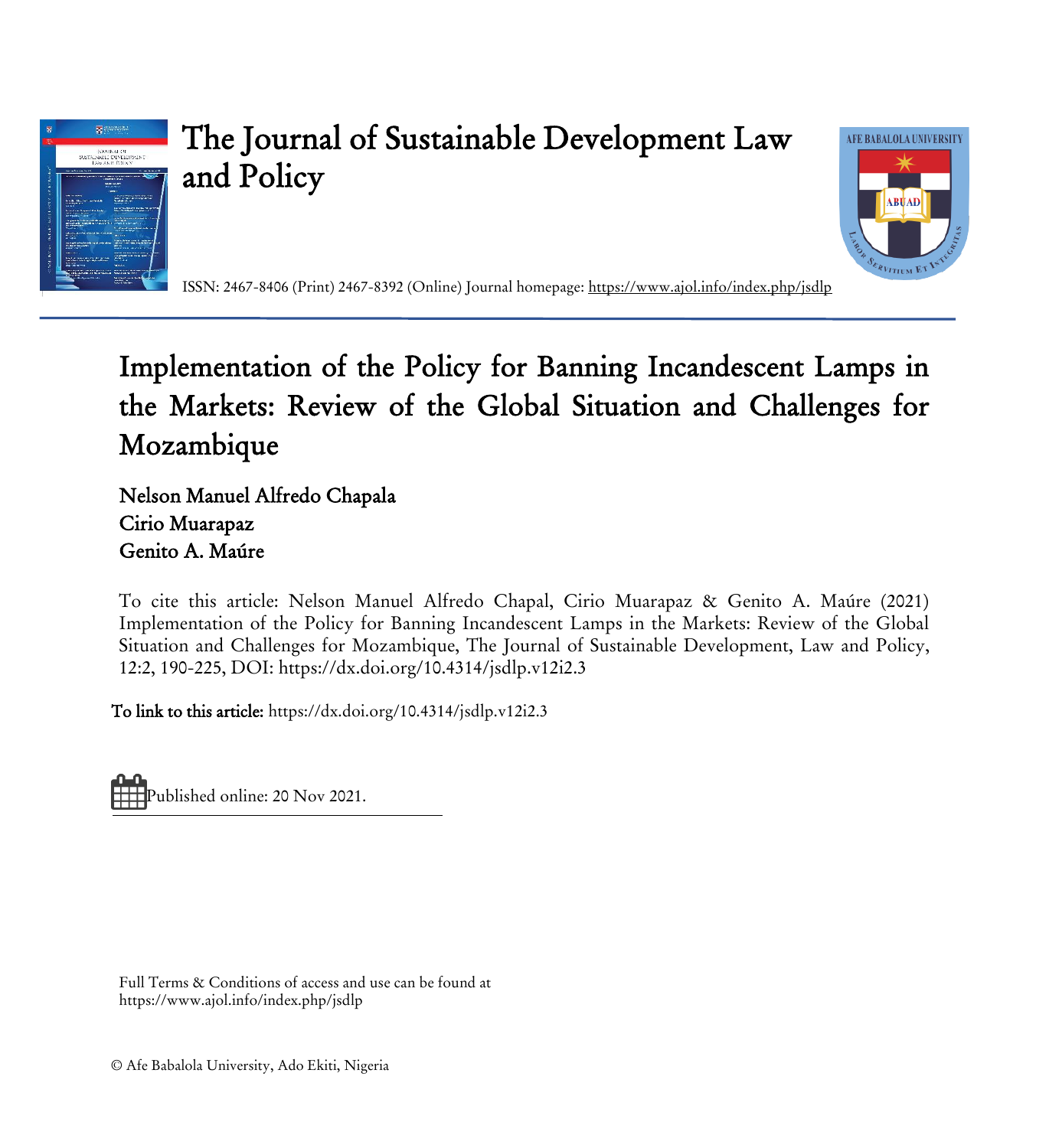

# Implementation of the Policy for Banning Incandescent Lamps in the Markets: Review of the Global Situation and Challenges for Mozambique,

Nelson Manuel Alfredo Chapal holds PhD, Universidade Eduardo Mondlane, Maputo, Mozambique

Cirio Muarapaz is the Head of the Energy Efficiency Department at Electricidade de Mocambique, Maputo, Mozambique

Genito A. Maúre is an Assistant Professor, Head of the Department of Physics, Faculty of Sciences, Universidade Eduardo Mondlane

(Received 09 September 2021; *fi*nal version received 04 November 2021)

The excessive use of incandescent lamps is one of the main factors in the low energy efficiency of the residential sector in Mozambique. To remedy this situation, some countries are banning the import and sale of incandescent lamps in their markets. The article reviews the status of implementation of these actions worldwide and the challenges for Mozambique. The data is drawn from existing literature on the topic under discussion and selected according to purpose. The literature indicates that Mozambique has a program to promote energy efficient incandescent lamps, but the level of its implementation is still very low. Regarding the implementation of the policy to ban incandescent lamps, it was found that the barriers are universal, namely the lack of funding to support the policy actions, the high price of marketing energy efficient lamps, the deficit and doubtful quality of efficient lamps and the little knowledge of consumers and decision makers about the advantages of using energy efficient lamps. However, these data lead us to conclude that it is premature to think about the implementation of the policy to ban the import and sale of incandescent lamps in Mozambique, as there are actions that should be prioritized at this time, namely, the promotion of low consumption lamps, the dissemination of measures for the rational use of electricity in buildings, consumer awareness, the adoption of labels on household appliances and the drafting of specific legislation.

Keywords: Ban of incandescent lamps; energy efficiency; electricity consumption; residential use; Mozambique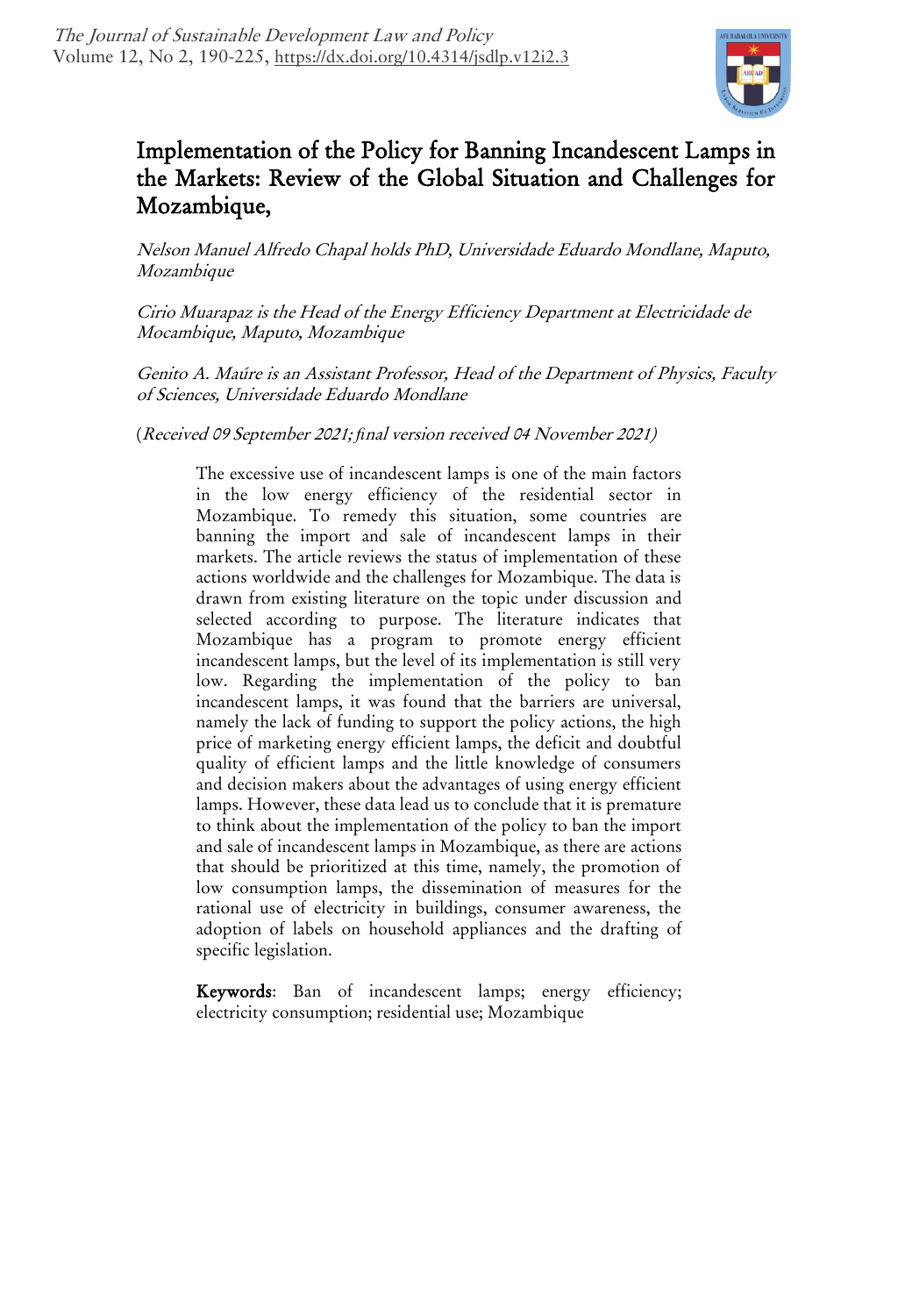## 1. INTRODUCTION

Currently, the concern of almost all countries is to develop in a sustainable way and, for this, the energy sector is a sector that has received much attention. In general, the energy solutions advocated for sustainable development follow certain basic reference lines, namely;

- (1) the reduction of fossil fuels and greater use of renewable fuels and technologies,
- (2) technological development in the energy sector, which includes the production of equipment and materials for the sector,
- (3) the development and advocacy of energy policies favorable to the formation of markets for environmentally beneficial technologies, and
- $(4)$  the increase of energy efficiency in the sector.<sup>1</sup>

Energy efficiency is achieved by taking measures on the supply side, with the rationalization of electricity production and distribution, as well as on the demand side, with price regulation to reflect the true costs of production and environmental impacts.<sup>2</sup> Energy efficiency actions are important because the consumer can reduce their energy costs or household income and the state can control demand and preserve the environment and/or energy resources for future generations.<sup>3</sup>

However, as stated above, the use of renewable sources and the promotion of the efficient use of energy, either through technological development or by seeking energy efficiency in the production and consumption of electricity, including the use of efficient electrical equipment and in a more rational way (awareness raising), are the current

<sup>&</sup>lt;sup>1</sup> LB Reis, EAFA Fadigas and CE Carvalho, Energy, natural resources and the practice of development (2th edn, EditoramanoleLtda, Sao Paulo 2012).

<sup>2</sup> Ibid. p.88.

<sup>3</sup> [Yigzaw GoshuYohanis](https://www.sciencedirect.com/science/article/abs/pii/S0301421511009050?via%3Dihub#!), 'Domestic energy use and householders energy behavior' (2012) 41 Energy Policy<https://doi.org/10.1016/j.enpol.2011- .11.028>accessed 22 March 2017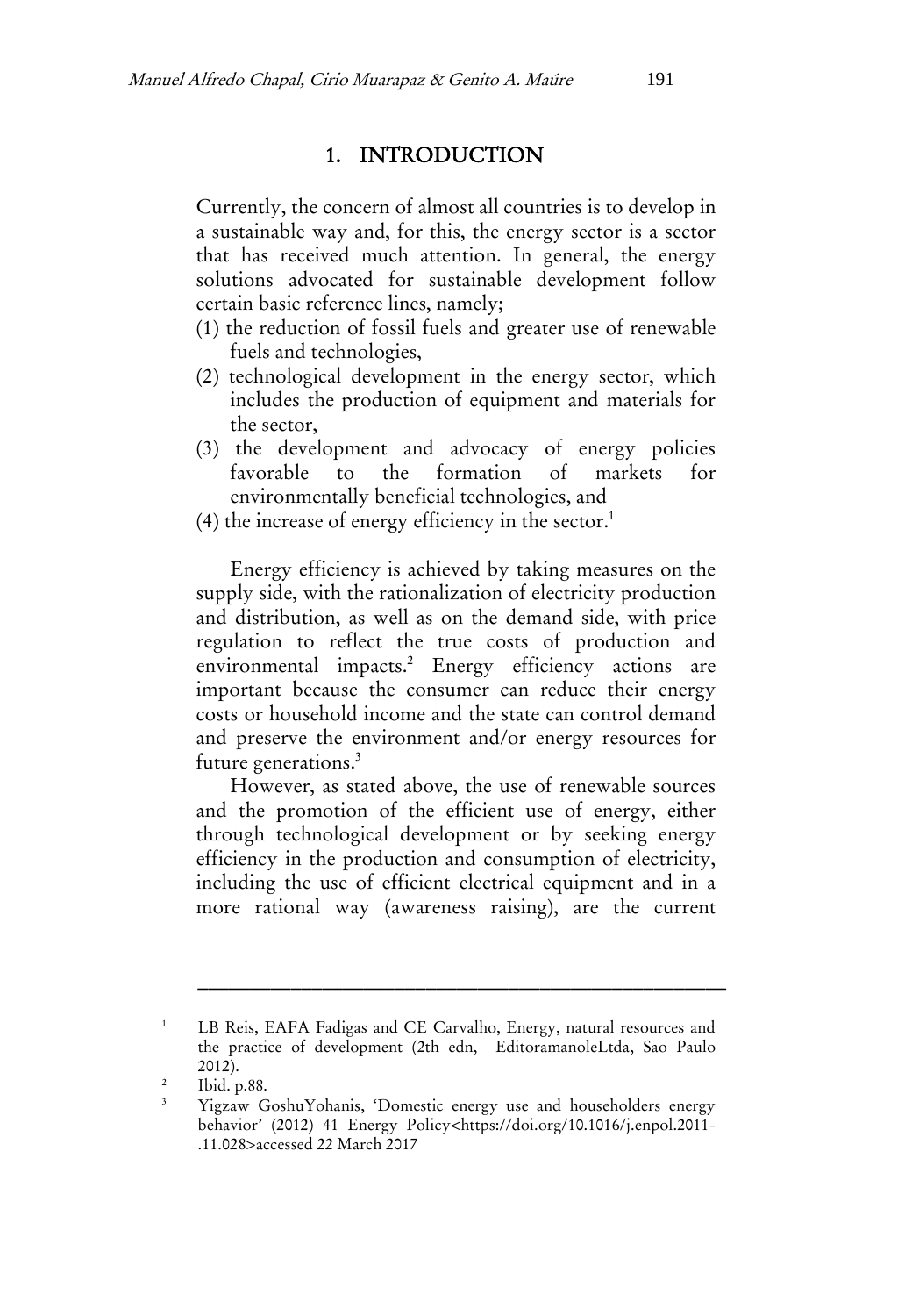challenges for the electricity sector.<sup>4</sup> These are actions that should be prioritized because, as is well known, the electricity production process causes several impacts on the environment, mainly the issue of the greenhouse effect, due to the increase in the atmospheric concentration of some gases.<sup>5</sup> These gases cause an increase in the greenhouse effect because they capture part of the infrared radiation, causing an increase in atmospheric temperature and climate change.<sup>6</sup>

Right now, just as an example, the annual emission of greenhouse gases is increasing and over the last 3 decades this emission has increased by an average of 1.6% per year.<sup>7</sup>And with the lack of robust policies to reverse this situation, particularly in Mozambique, the emission of large quantities of gases is evident.

In this regard, in 2007, the US Environmental Protection Agency (US EPA) estimated that primary energy demand could increase by 55% from 2005 to 2030, bringing serious risks to energy security and environmental sustainability.<sup>8</sup> However, the US EPA developed a document recommending the implementation of 25 energy policies to reduce global carbon dioxide emissions by 20% per year by 2030.

The aim of the US EPA recommendations was to conserve energy at low cost, correct market barriers and imperfections in existing energy policies, and stimulate the implementation of energy policies. Construction, transport

Felipe Carlos Bastos, 'Analysis of the policy of banning incandescent lamps in the Brazilianmarket" (Thesis, March 2011) <http://www.ppe.ufrj.br/ index.php/pt/publicacoes/dissertacoes/2011/955-analise-da-poli-tica-debanimento-de-lampadas-incandescentes-do-mercado-brasileiro> accessed September 2018

<sup>&</sup>lt;sup>5</sup> United States Environmental Protection Agency, An official website of the United States government<https://www.epa.gov/laws-regulations> accessed 3 November 2020

<sup>6</sup> Ibid 4.

<sup>7</sup> Intergovernmental Panel on Climate Change, Climate Change 2013: The Physical Science Basis (Stocker, T.F., D. Qin, G.-K. Plattner, M. Tignor, S.K. Allen, J. Boschung, A. Nauels, Y. Xia, V. Bex and P.M. Midgley (eds.), Cambridge University Press, Cambridge, United Kingdom and New York, NY, USA 2013) p.1535

<sup>8</sup> International Energy Agency, Energy Efficiency Policy Recommendations – Worldwide Implementation Now (International Energy Agen-cy, 2020) <https://www.iea.org/> accessed 12 December 2020.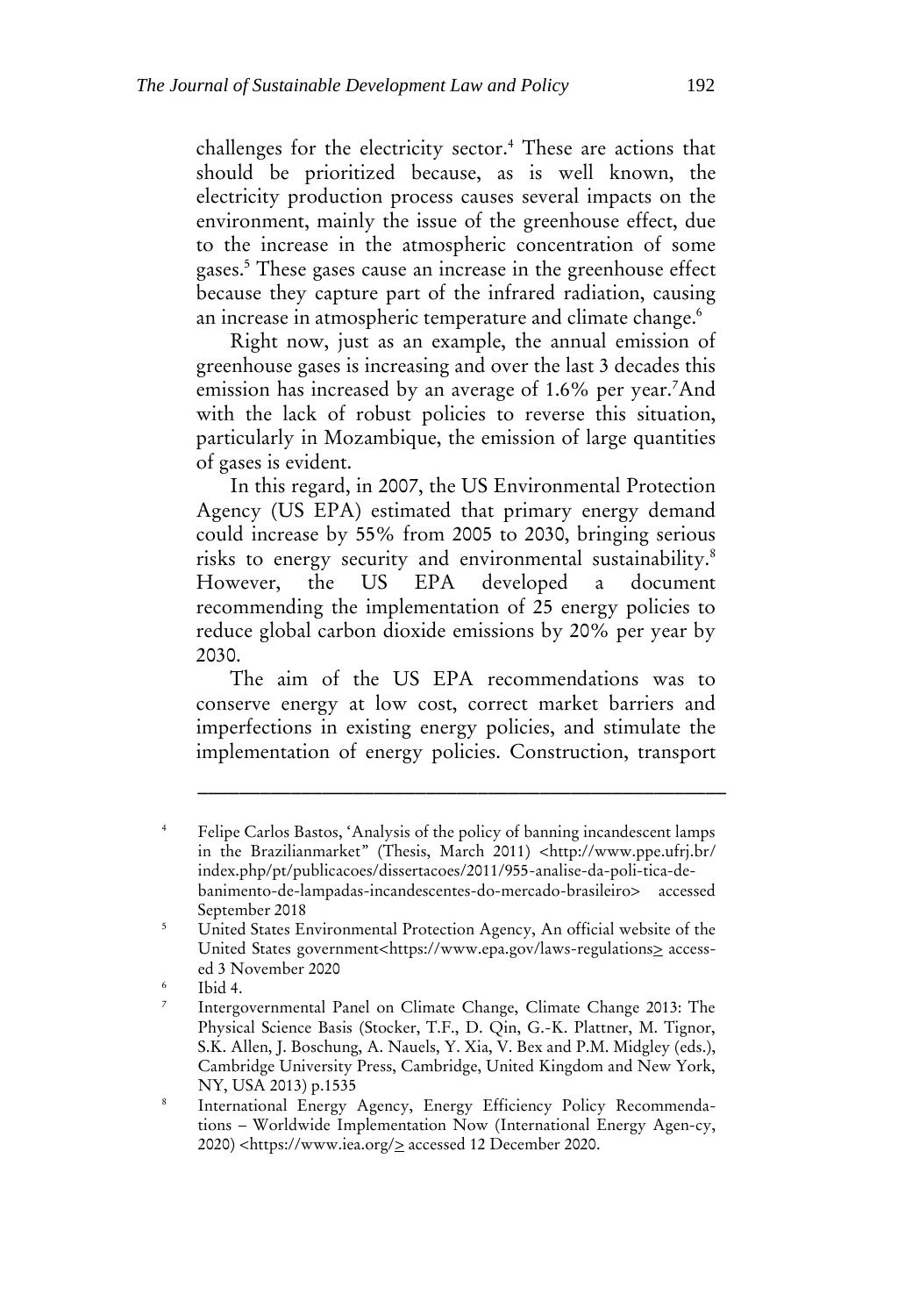and industry were the other areas included in the US EPA's recommendations.<sup>9</sup>

Among the EPA's recommendations are related to lighting, and some countries have instituted the removal of incandescent lamps in their markets.<sup>10</sup> The lighting sector is considered a priority in sustainable development policies because, in addition to emitting over 6% of greenhouse gases, it consumes 20% of the world's electricity<sup>11</sup>, 5307GWh in Mozambique.<sup>12</sup> To achieve this goal, the establishment of an implementation schedule was recommended, where countries were urged to coordinate with industry to ensure the supply of good quality and efficient lamps.<sup>13</sup>

Strategies for phasing out incandescent lamps vary according to the financial conditions of each country, and in most cases a phased approach is being adopted. The phaseout of incandescent bulbs began in 2008 in Australia, and in 2012 the strategy was implemented in the United States, Canada and Korea.

The massive sale of incandescent lamps in national markets is a reality and the level of their use in households, particularly in suburban areas, is worrying. In Maputo city, the country's capital, incandescent bulbs of 60 and 100 W are the most used, especially in the peripheral neighborhoods, with a proportion of two bulbs per household.<sup>14</sup> In urban areas, for example, where high income consumers reside, 60W incandescent lamps are in the proportion of one incandescent lamp per household.<sup>15</sup>

It was not possible to obtain data for all national households, but it is understood that the data from Maputo City may reflect the national reality, the massive use of

\_\_\_\_\_\_\_\_\_\_\_\_\_\_\_\_\_\_\_\_\_\_\_\_\_\_\_\_\_\_\_\_\_\_\_\_\_\_\_\_\_\_\_\_\_\_\_\_\_\_\_

 $13$  Ibid 7.

<sup>9</sup> Ibid.

 $10$  Ibid.<br> $11$  Ibid.

 $\frac{11}{12}$  Ibid.

<sup>12</sup> Electricidade de Moçambique, Annual Statistics Report 2015 (2015) <https://www.edm.co.mz/pt/document/reports-reports-and-accounts/relatorio-anual-de-estatistica-2015> accessed June 2018

<sup>14</sup> Nelson Manuel Alfredo Chapala, Genito AmósMaúre and Carlos Silva 'The Electricity Consumption Forecast in the homes of Maputo City' (2020) 10 (21) RCMNC <https://www.nucleodoconhecimento.com.-br/ engenharia-eletrica/consumo-de-eletricidade> accessed 7 January 20-21  $15$  Ibid.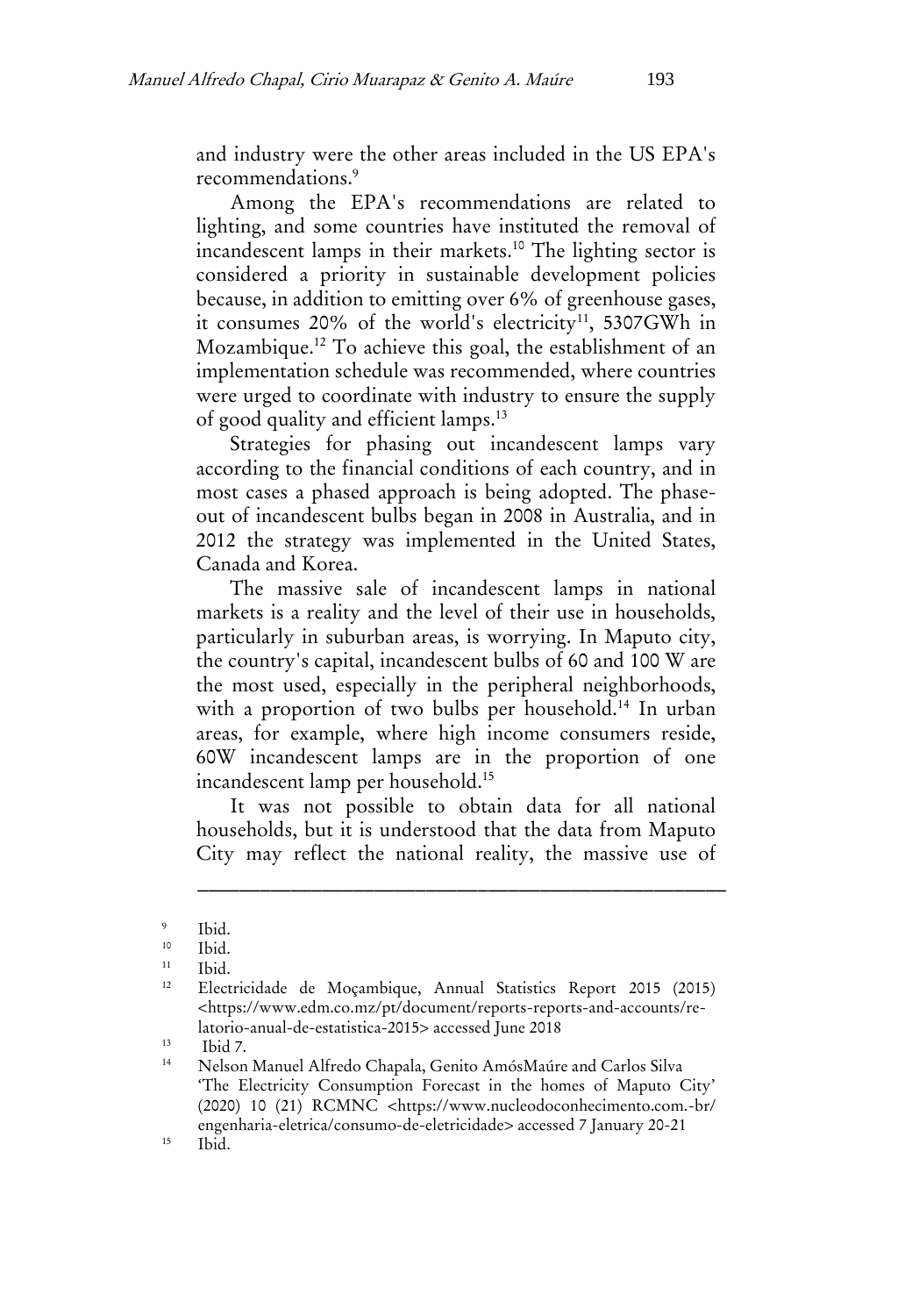incandescent lamps in all households and with approximate proportions.

However, in Mozambique, the National Statistics Institute of Mozambique (INE) forecasts that from 2020 to 2024, the population will grow by 50%.<sup>16</sup> According to Electricidade de Moçambique (EDM), this growth is a threat as it will influence the higher demand for electricity in households.<sup>17</sup> As facts, Figure 1 shows that electricity consumption in Mozambique has been growing steadily, reaching 203 kWh per capita in 2015, which is above the average of  $155$  kWh recorded in the region.<sup>18</sup> The Mozambique National Renewables Status Report (ALER) also indicates that in 2015 the peak demand in the system managed by EDM was 875 MW, which compares with 831 MW in 2014, which corresponds to an increase of 5.3%, after an average annual growth of 11.6% in the previous five years.



Figure 1. Evolution of electricity consumption per capita.<sup>19</sup> NOTE: The consumption is considered the Gross National

<sup>16</sup> National Institute of Statistics of Mozambique, 'Projection of the Mozambican population 2007-2040'<http://www.ine.gov.mz/estatis-ticas/ estatisticas-demograficas-e-indicadores-sociais/projeccoes-da-populacao/mocambique\_projeccoes\_2007\_2040.xls/view> accessed June 2020

<sup>&</sup>lt;sup>17</sup> Electricidade de Moçambique, CFL Project Report - Replacement of 500.000 Incandescent Lamps by Compact Fluorescent Lamps (CFL) in the Northern Region of Mozambique (2018)

 $\frac{18}{19}$  Ibid.

Renewables in Mozambique, National Status Report – 2017 (2017) <https: //www.alerrenovaveis.org/contents/lerpublication/aler\_2017\_oct\_relatorio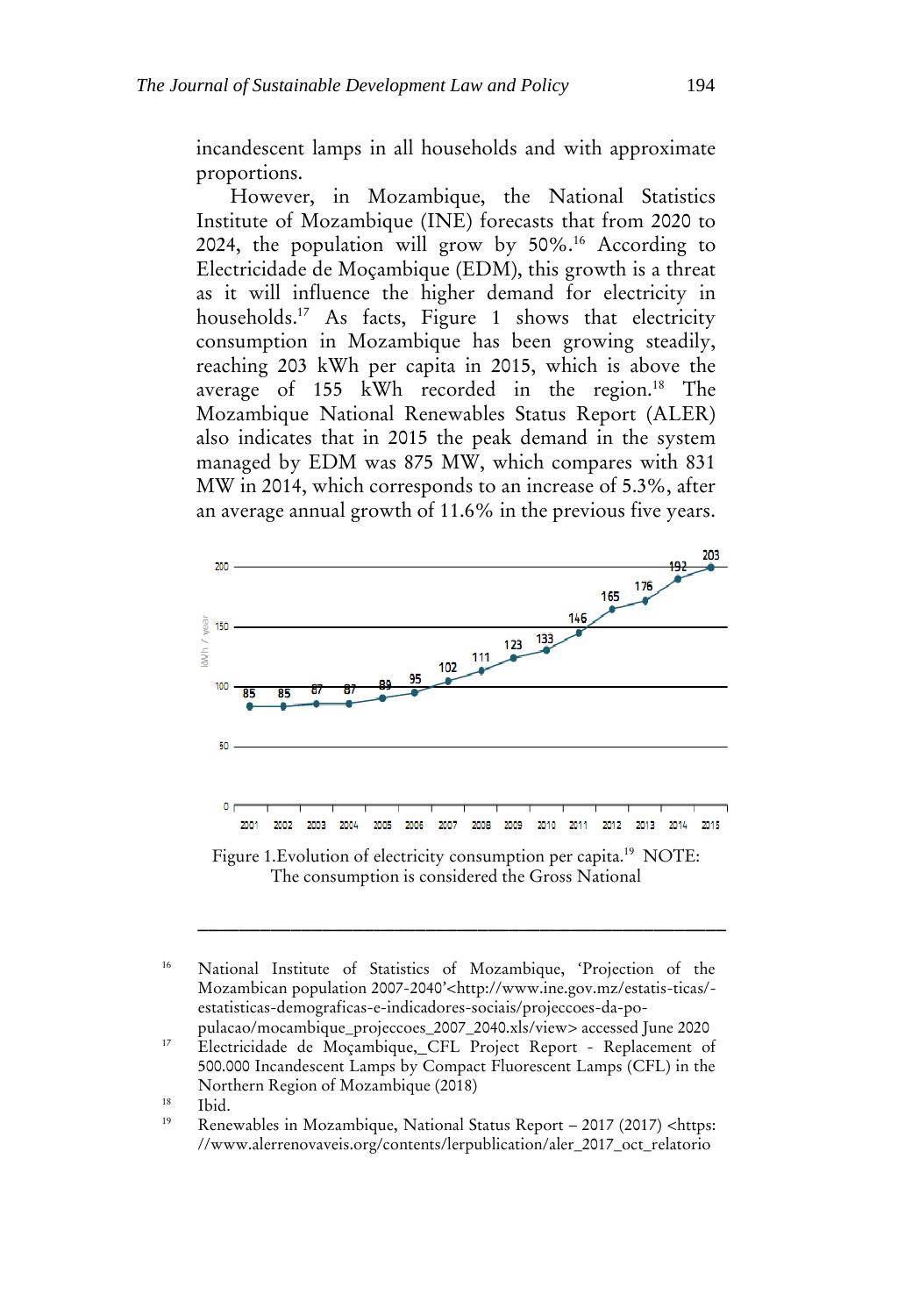If we say that from 2020 to 2040 the population will double, this implies that the demand for electricity could also double or triple if the level of use of incandescent lamps is not controlled. In view of the above, it is understood that Mozambique should even implement one of the recommendations of the US EPA to reduce electricity consumption, particularly in lighting, to avoid the collapse of its electricity system.

In this research, the following questions are asked:

- (a) What actions are being taken in the world to ban the importation and sale of incandescent lamps in the markets?
- (b) What have been the notable gains from implementing this policy?
- (c) What are the main obstacles to the implementation of this policy?
- (d) And given the scenarios in other countries, is Mozambique in a position to implement this policy? If not, what would be the other strategies to reduce electricity consumption in lighting in Mozambique?

Regarding the material and methods, during the preparation of the document, no studies with the same objective or lineage were found in the literature. Due to this situation, it is understood that the study is both exploratory and descriptive. It is descriptive because there is already a lot of published data in the literature on the challenges of banning incandescent lamps in the markets and the study explored these literatures to find an idea that would somehow help to present some possibilities to reduce the less efficient lamps or electricity consumption in Mozambique. The research adopts a qualitative methodological approach as it is based on the interpretation of literature. It is important to note that inductive reasoning was used to analyse the data, since from the data found in the literature it was possible to fulfill the objective established in the study.

<sup>-</sup>nacional-ponto-situacao-renovaveis-em-mocambique.pdf> accessed May 2020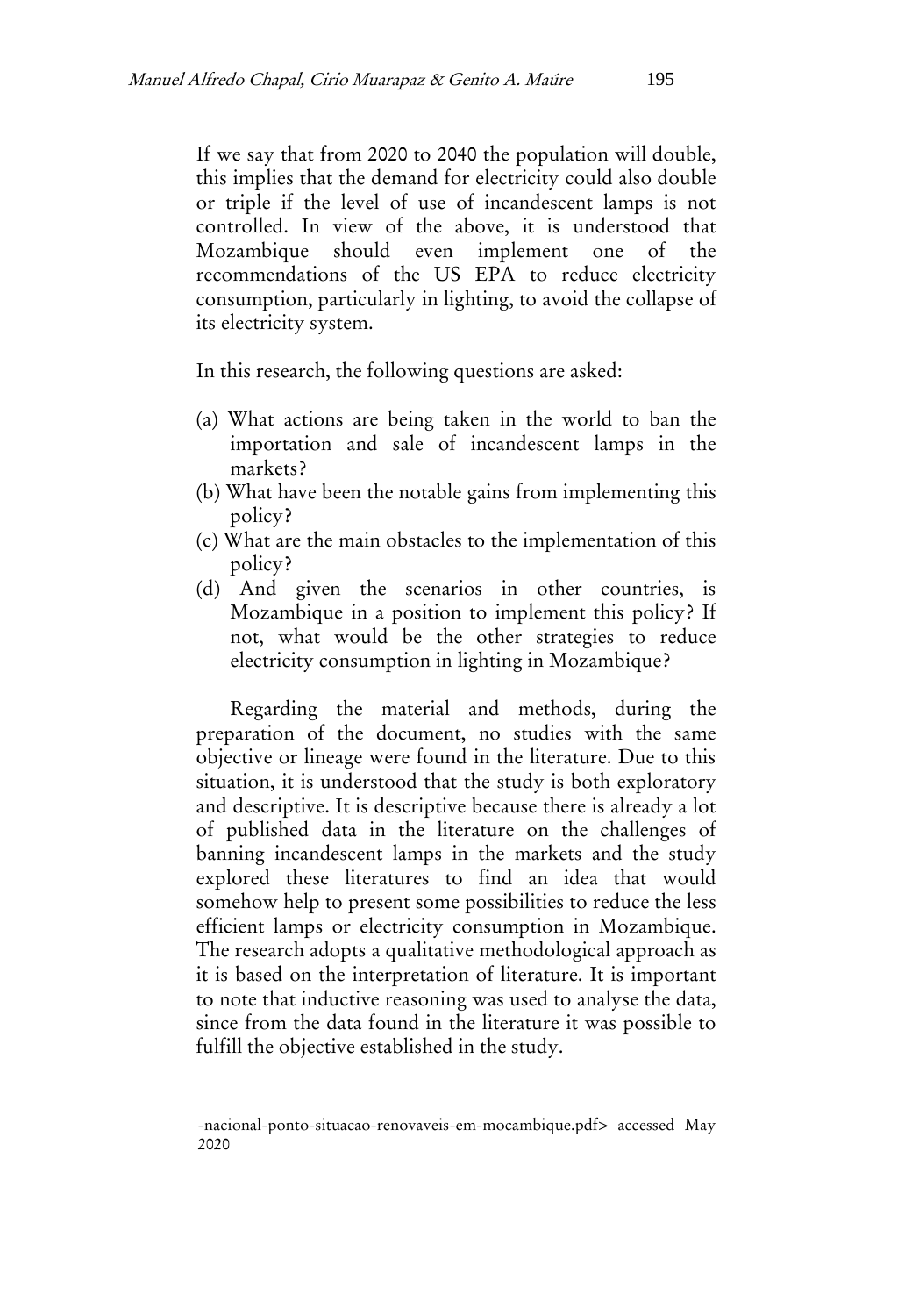The bibliographic survey was the technique and method of data collection used. The texts were selected according to the proposed objective and are scientific works (articles, theses and dissertations), web pages, newspapers and books. The main sources of information used were found in open access digital libraries and international journals, with emphasis on the articles published on the International Energy Agency webpage.

As for the data analysis method, the first activity was to select the literature according to the place of publication (country, publisher or type of event where they were presented) in order to rely on reliable information. Then, the texts were read carefully, where a critical analysis of the content was performed and selected according to the purpose of the article. Finally, the results of the chosen literature were cross-checked and then interpreted.

The article is divided into four sections. After this introduction, section 2 aims to descrexplores the actions and results of policies to ban incandescent lamps in the markets of some countries in all continents. Section 3 examines energy efficiency measures, particularly in lighting, underway in Mozambique and their respective gains. Section 4 presents the main constraints in implementing incandescent lighting ban policies in other countries, and related to the Mozambican reality. Finally, section 5 presents some guidelines that can contribute to overcome existing limitations to the implementation of the ban policy in Mozambique.

# 2. SOME NOTES FROM INTERNATIONAL EXPERIENCES ON INCANDESCENT LIGHTING POLICIES

Regarding these policies, until 2010, Cuba was the only country recognized for having eliminated almost all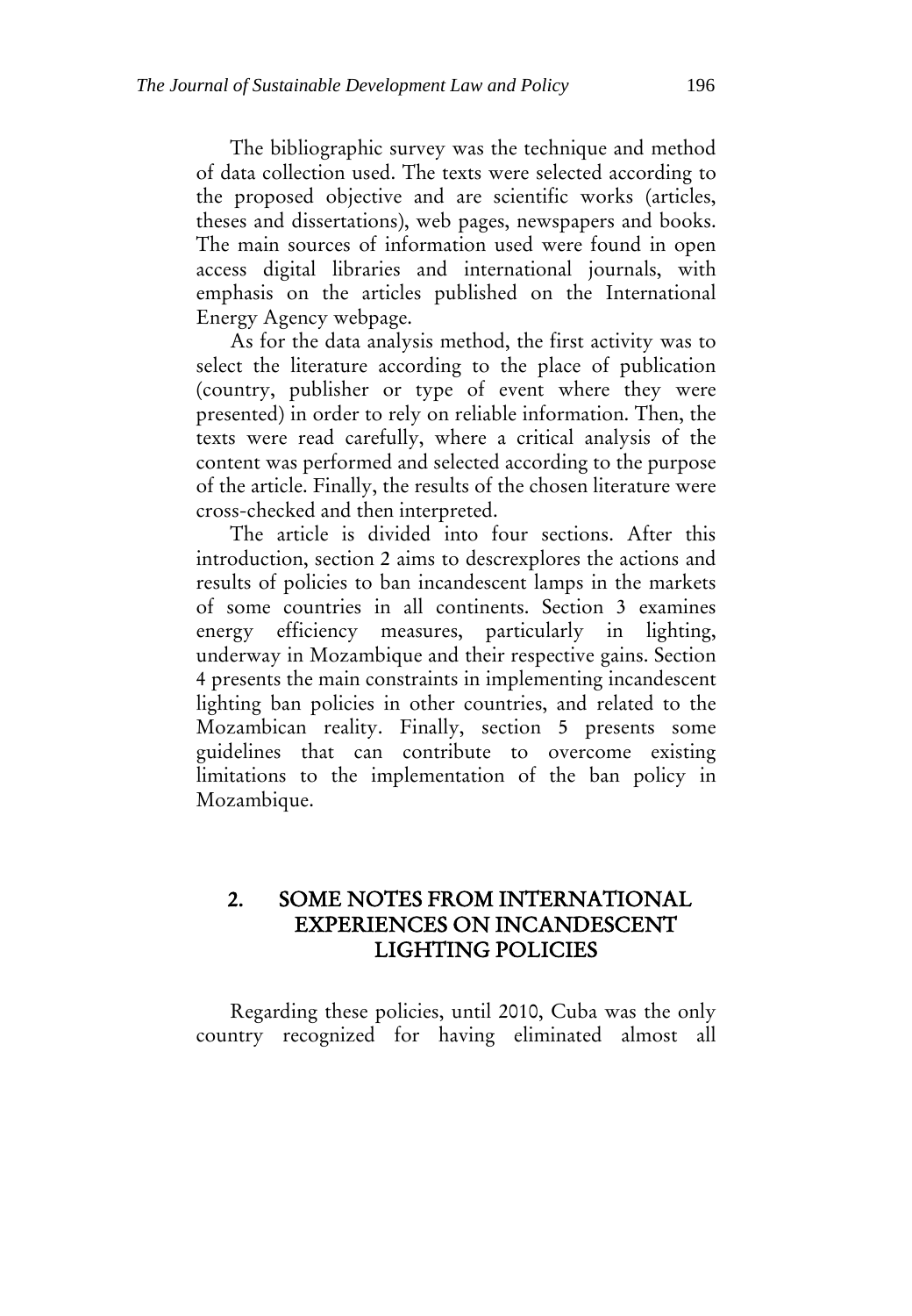incandescent lamps in its markets.<sup>20</sup> In addition to regulation, more measures have been developed, including market transformation programs, labeling and fiscal/financial incentives.<sup>212223</sup> The Organization for Economic Cooperation and Development (OECD) and the World Environment Fund of the United Nations (UN) have established a global initiative to support the phasing out of incandescent lamps.<sup>24</sup>This effort had an initial focus on China, as it is the dominant producer of compact fluorescent lamps for the global market.<sup>25</sup>

From the literature review, it was possible to understand that, by the end of 2006, at least 30 more countries had already adopted policies for the elimination of incandescent lamps. And so far many others are validating a policy. Countries already committed to phasing out incandescent lamps cover almost all OECD economies and account for more than a third of the global demand for incandescent lamps.<sup>26</sup>

<sup>20</sup> The replacement of incandescent bulbs, 'Cuban experience"/ Presented at Phase-out 2008' (2008)<https://www.energyrating.gov.au-/document/ presentation-replacement-incandescent-bulbs-cuban-experience> accessed 12 June 2018

- <sup>21</sup> Paul Waide, 'Phase Out of Incandescent Lamps: Implications for International Supply and Demand for Regulatory Compliant Lamps' (IEA Energy Papers, 2010) <https://www.oecd-ilibrary.org/ener-gy/phase-outof-incandescent-lamps\_5kmh3nhp62s0-en> accessed September 2018
- $22$  Ibid.
- <sup>23</sup> Nicolas Lefèvre, Philippine de T'Serclaes and Paul Waide, 'Barriers to technology diffusion: the case of compact fluorescent lamps' (2006) <https://www.oecd.org/env/cc/37671771.pdf> accessed August 2018
- <sup>24</sup> UNDP, '[Environment & Energy,](https://www.cn.undp.org/content/china/en/home/operations/projects/environment_and_energy.html) Phasing-out of Incandescent Lamps and Energy Saving Lamps Promotion in China (Annual Report, 2020) [<https://www.cn.undp.org/content/china/en/home/operations/project](https://www.cn.undp.org/content/china/en/home/operations/projects/environment_and_energy/phasing-out-of-incandescent-lamps-and-energy-saving-lamps-promot.html) [s/environment\\_and\\_energy/phasing-out-of-incandescent-lamps-and](https://www.cn.undp.org/content/china/en/home/operations/projects/environment_and_energy/phasing-out-of-incandescent-lamps-and-energy-saving-lamps-promot.html)[energy-saving-lamps-promot.html>](https://www.cn.undp.org/content/china/en/home/operations/projects/environment_and_energy/phasing-out-of-incandescent-lamps-and-energy-saving-lamps-promot.html)accessed 22 November 2020
- <sup>25</sup> United States Environmental Protection Agency, 'Energy Technology Perspectives – Scenarios & Strategies to 2050" (United States Environmental Protection Agency, 2006a) <https://www.oecd.org/env/cc/36-349531. pdf>accessed 04 May 2020
- <sup>26</sup> Katherine Johnson, 'Residential Lighting Technologies in the United States: An Assessment of Programs, Policies, and Practices' (Stanford University, 18 July 2004) <http://large.stanford.edu/courses/2018/ph-240/walter1/docs/johnson-jul18.pdf> accessed June 2020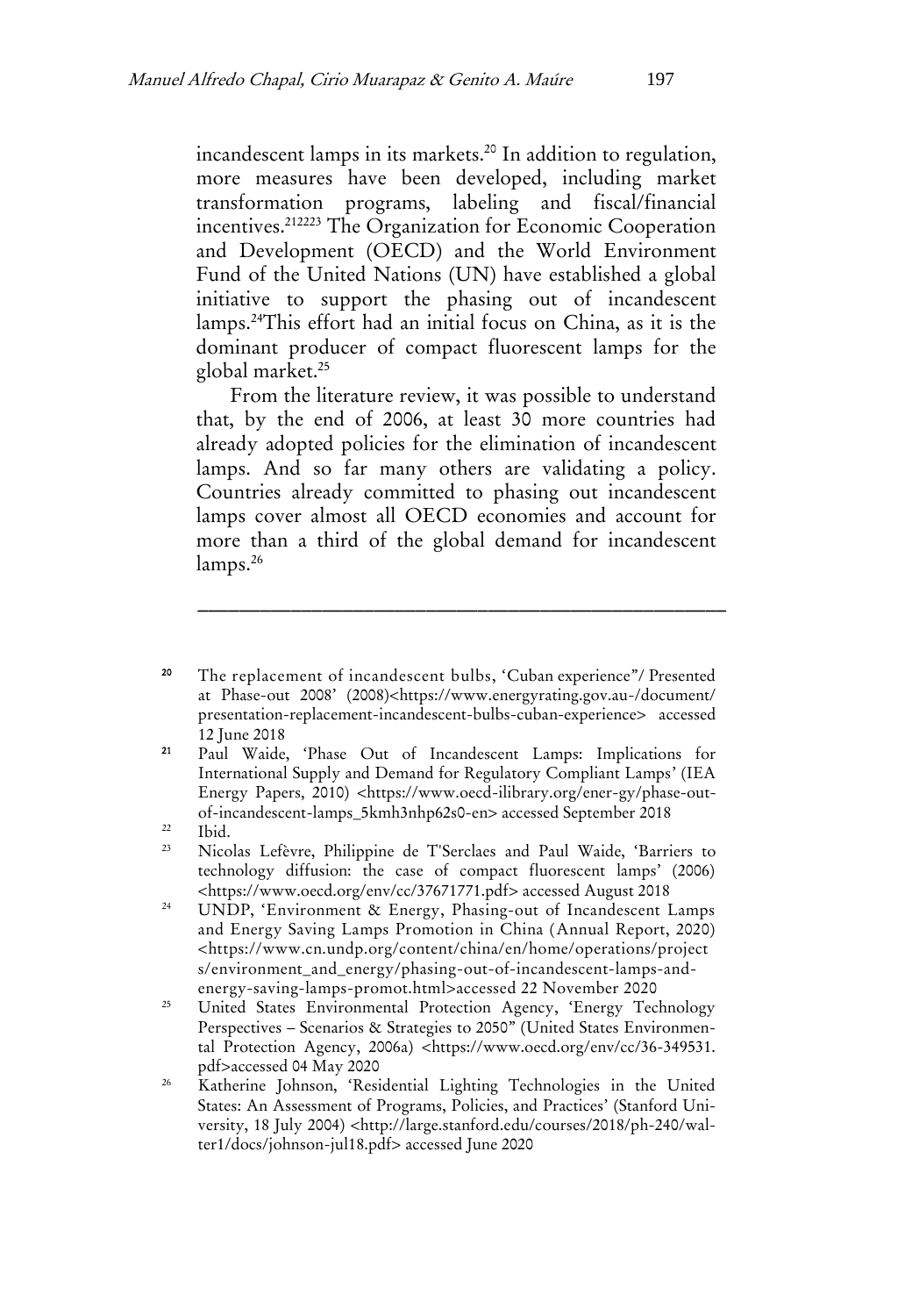The experiences of some countries are presented below. However, it is worth noting that the description is brief, as there is already much literature that discusses this topic and can be consulted. Some of this literature is cited in this section of the research.

## 2.1 Cuba

Cuba is the first country to eliminate incandescent lamps.<sup>27</sup> This happened when the Cuban government realized the benefits of replacing incandescent lamps with compact fluorescent ones.<sup>28</sup> As a result, Cuba was able to reduce national energy demand by 25 MW for every million light bulbs replaced.<sup>29</sup> In order for Cuba to achieve this unprecedented effect, it enacted laws that prohibit the import and sale of incandescent lamps.<sup>30</sup>What is important to note is that, during this program, social workers visited families and replaced the existing incandescent lamps with quality compact fluorescent lamps free of charge.<sup>31</sup>

Due to the results obtained, the Cuban methodology was been adopted in several countries around the world. In June 2008, for example, Cuba would have reached an unprecedented milestone by being able to remove 116 million incandescent light bulbs.<sup>3233</sup>Also that year, Cuba reduced its peak electricity demand by 3,980 MW (i.e. by 34 MW per million lamps replaced).<sup>34</sup>Due to its successful

\_\_\_\_\_\_\_\_\_\_\_\_\_\_\_\_\_\_\_\_\_\_\_\_\_\_\_\_\_\_\_\_\_\_\_\_\_\_\_\_\_\_\_\_\_\_\_\_\_\_\_

 $\frac{31}{32}$  Ibid 22.

 $\frac{33}{34}$  Ibid 21.

 $rac{27}{28}$  Ibid 21.

Ibid 24.

<sup>&</sup>lt;sup>29</sup> Korea Energy Management Corporation and the Ministry of Commerce, 'Industry and Energy Korea's Energy Standards and Labeling: Market Transformation and Energy Standards & Labeling (Asia Pacific Energy, 2013) [<https://policy.asiapacificenergy.org/node/1356>](https://policy.asiapacificenergy.org/node/1356) accessed 15 June 2018

<sup>&</sup>lt;sup>30</sup> Yan Sun, 'Replacement of Incandescent Lamps to CFLi in Japan Presented at Phase-out 2008' (Energyrating, 2008)<https://www.energyrating.gov.au/sites/default/files/documents/2008-phase-out-session1-japan\_0 .pdf> accessed July 2020

<sup>32</sup> Melanie Slade, 'The Phase-out of Inefficient Lighting in East Asia - Presen -ted at Phase-out 2008 (Energy rating, 2008)[<https://www.energy](https://www.energy-rating.gov.au/sites/default/files/documents/2008-phase-out-session1-ms_0.pdf)[rating.gov.au/sites/default/files/documents/2008-phase-out-session1-ms\\_0.](https://www.energy-rating.gov.au/sites/default/files/documents/2008-phase-out-session1-ms_0.pdf) [pdf>](https://www.energy-rating.gov.au/sites/default/files/documents/2008-phase-out-session1-ms_0.pdf) accessed July 2020

Ibid 25.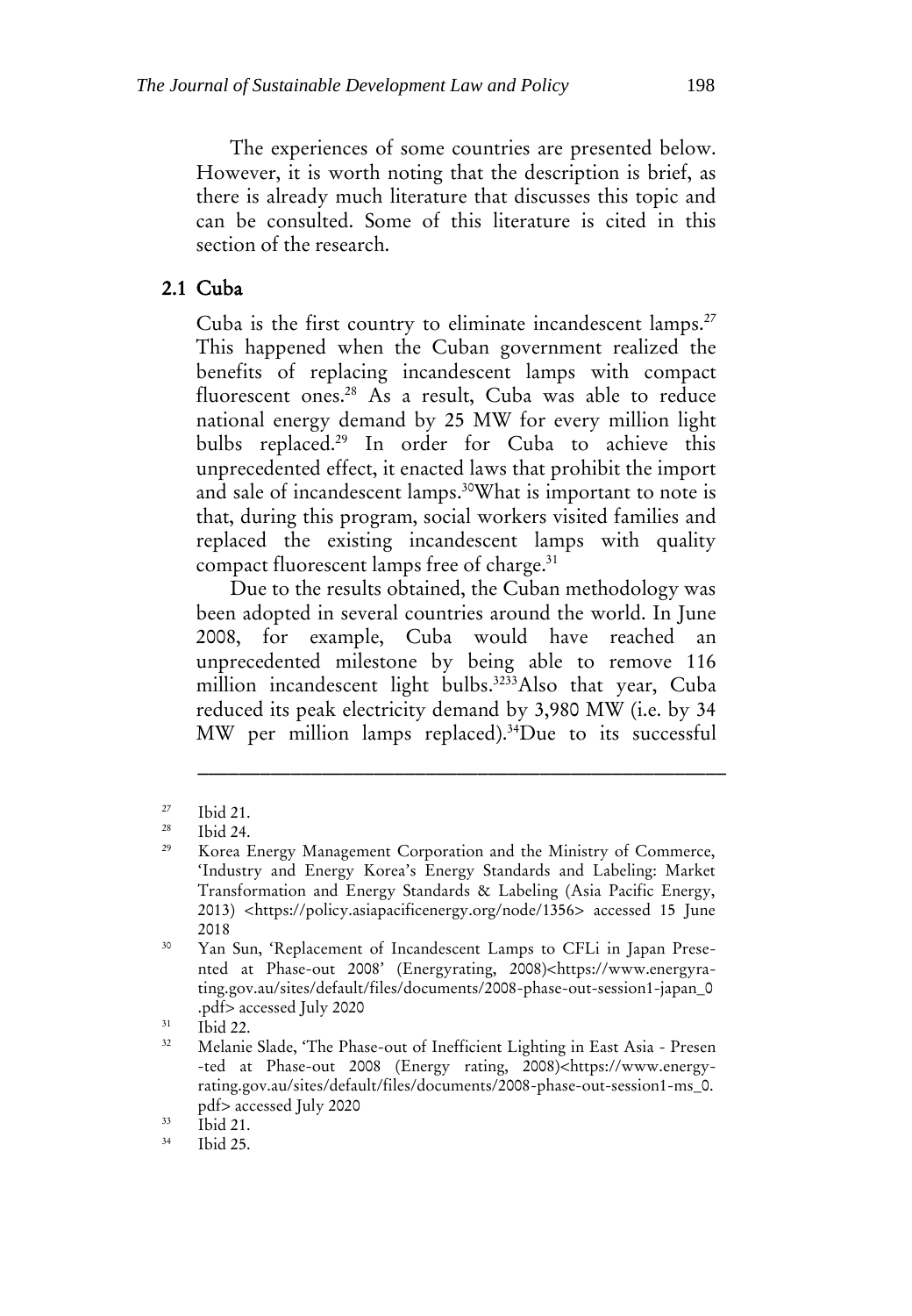implementation of the programme, Cuba would have supported almost all Latin American countries in implementing its policies to ban incandescent lamps.<sup>35</sup>

# 2.2 European Union (EU)

In March 2007, EU Heads of State reportedly approved a policy to phase out incandescent light bulbs in the European Community.<sup>3637</sup>And for its effective implementation the European Commission has prepared regulations, in accordance with the provisions of the Ecodesign Directive for Energy-using Products, which came into force in 2009.<sup>3839</sup>Even before the implementation of the project, the Commission contracted consultants who carried out a technical assessment and hearing campaign to the EU member states to legitimize or seek consensus on the laws drafted.<sup>4041</sup>

In Europe, as well as other countries, the priority was to define the levels of performance and quality of lamps that replace incandescent.<sup>424344</sup>As part of this, in 2008 the EU set

\_\_\_\_\_\_\_\_\_\_\_\_\_\_\_\_\_\_\_\_\_\_\_\_\_\_\_\_\_\_\_\_\_\_\_\_\_\_\_\_\_\_\_\_\_\_\_\_\_\_\_

<sup>39</sup> European Commission, FAQ: phasing out conventional incandescent bulbs (2009)<https://ec.europa.eu/commission/presscorner/detail/en/MEMO\_09 \_-368> accessed December 2019.

<sup>35</sup> Ibid.

<sup>36</sup> Prevlen Rambalee, 'South Africa electricity sector: Possible policy reform Policy (2016)<https://repository.up.ac.za/bitstream/handle/2263/52300/Rambalee\_South \_ 2016.pdf?sequence=1&isAllowed=y> accessed July 2020

<sup>&</sup>lt;sup>37</sup> United Nations Environment ProgrammeTerminal Evaluation of the Global Environment Facility - UN Environment Project - Phasing out incandescent lamps through lighting market transformation' (United Nations Environment Programme, September 2018) <https://wedocs.unep.org/bitstream/handle/20.500.11822/27335/3755\_2018\_te\_unep\_gef\_global\_cc\_fsp\_ spcc\_lighting\_market\_in\_Vietnam.pdf?sequence=1&isAllowed=y> accessed January 2019.

<sup>&</sup>lt;sup>38</sup> EUR-Lex, 'Directive 2009/125/ec of the european parliament and of the council' (21 October 2009) <https://eur-lex.europa.eu/legal-content/EN- /TXT/?uri=celex%3A32009L0125> accessed September 2018.

<sup>40</sup> [Gunther Bensch, Jörg Peters](https://www.sciencedirect.com/science/article/pii/S0973082616310444?via%3Dihub#!) and [Maximiliane Sievert](https://www.sciencedirect.com/science/article/pii/S0973082616310444?via%3Dihub#!) , 'The lighting transition in rural Africa — From kerosene to battery-powered LED and the emerging disposal problem' (2017) 39 [Energy for Sustainable Deve](https://www.sciencedirect.com/science/journal/09730826)[lopment<](https://www.sciencedirect.com/science/journal/09730826)https://www.sciencedirect.com/science/article/pii/S09730826163 10444?via%3Dihub> accessed 11 June 2019.

<sup>41</sup>  $\begin{array}{cc}\n\text{41} & \text{Ibid 21.} \\
\text{42} & \text{Messel}\n\end{array}$ 

Manuel Frondel and Steffen Lohmann, 'The European commission's light bulb decree: Another costly regulation?' (2011) 39 (6) Energy Policy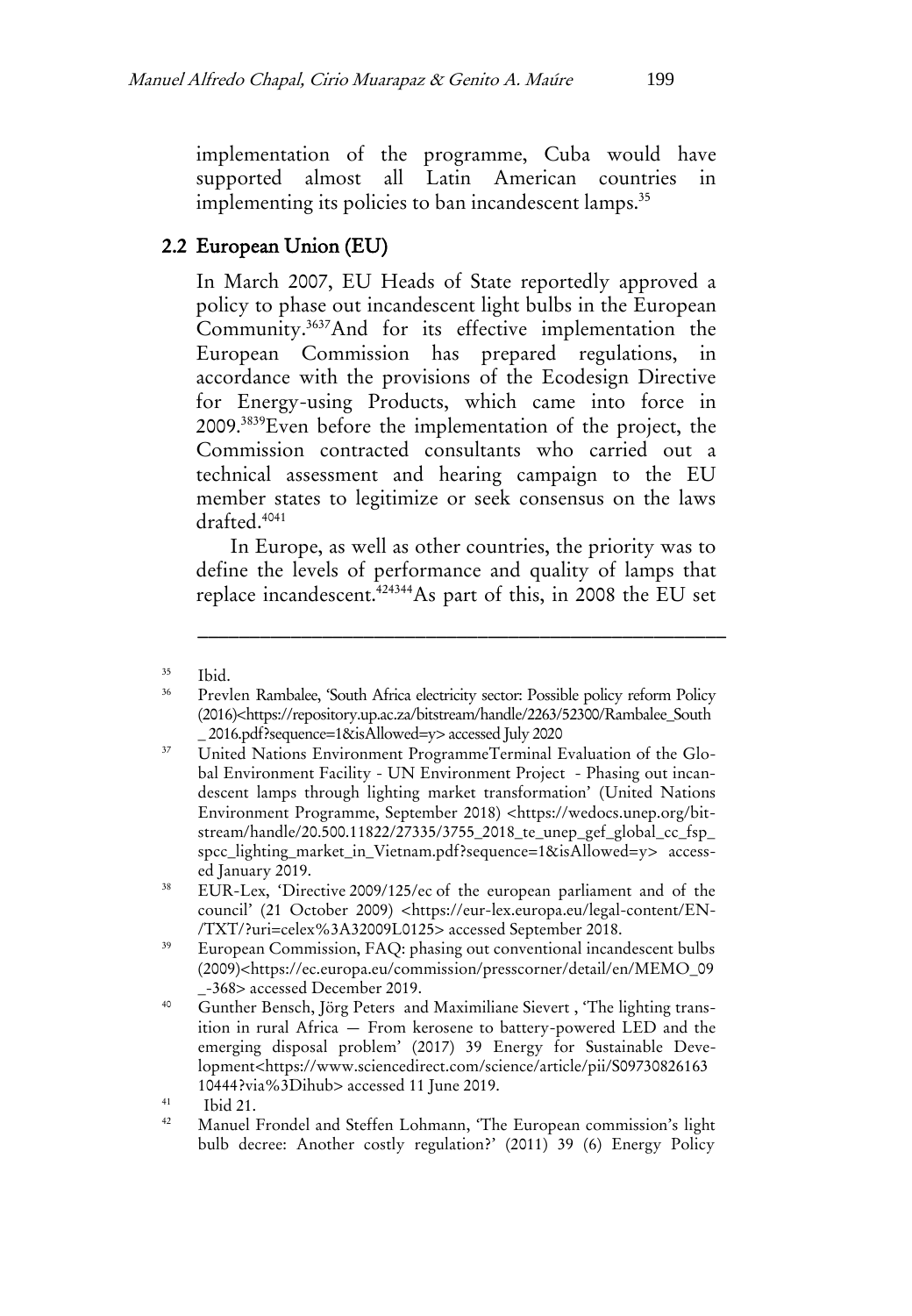out a timetable for the phasing out of light bulbs<sup>45</sup>and the withdrawal involved 100 watt bulbs in 2009 (in the first phase), followed by 60 W (in 2010) and 40 W (in 2011) involving 100 watt bulbs in 2009 (in the first phase), followed by 60 W (in 2010) and 40 W (in 2011)<sup>46</sup>.

However, it was not possible to obtain the exact number of lamps eliminated across Europe and the amount of energy saved, but the expectation was to reduce 40 TWh and the emission of 15 million tons of carbon dioxide per year. As a way to strengthen the initiative, some EU member states have implemented their domestic policies.<sup>47</sup>

#### 2.3 Japan

In December 2006, JELMA (Japanese Association of Electric Lamp Manufacturers) announced four proposals to replace less efficient lamps with more efficient alternatives.<sup>48</sup>And as a way of solidifying the project, throughout 2007 the government and the lamp manufacturers strongly promoted sales of integrated compact fluorescent lamps (CFLs), which were rewarded with a 22% increase in their sales.<sup>49</sup>

The Japanese government adopted a strategy that, in our opinion, was good, working with local vendors, such as stores, supermarkets and appliance stores to promote fluorescent lamps, making sure that they are always on display to familiarize consumers with these products.<sup>50</sup> In addition, Japan launched a public awareness campaign to switch from incandescent bulbs to low-consumption fluorescent bulbs in order to save more energy in domestic lighting, which accounts for almost 20% of domestic electricity use.

[<sup>&</sup>lt;https://www.sciencedirect.com/science/article/abs/pii/S030142151100180](https://www.sciencedirect.com/science/article/abs/pii/S0301421511001807) [7>](https://www.sciencedirect.com/science/article/abs/pii/S0301421511001807) accessed April 2017

 $\frac{43}{44}$  Ibid 21.

 $\frac{44}{16}$  Ibid 25.

 $^{45}$  Ibid 23.

 $^{46}$  Ibid.

 $^{47}$  Ibid 21.

The World of Parliaments, Energy Saving Lighting Efficiency Technologies (Quarterly review No.35, September 2009) [<http://archive.ipu.org/news](http://archive.ipu.org/news-e/wop/35/1.htm)[e/wop/35/1.htm>](http://archive.ipu.org/news-e/wop/35/1.htm) accessed June 2018

 $^{49}$  Ibid 23.

Ibid 32.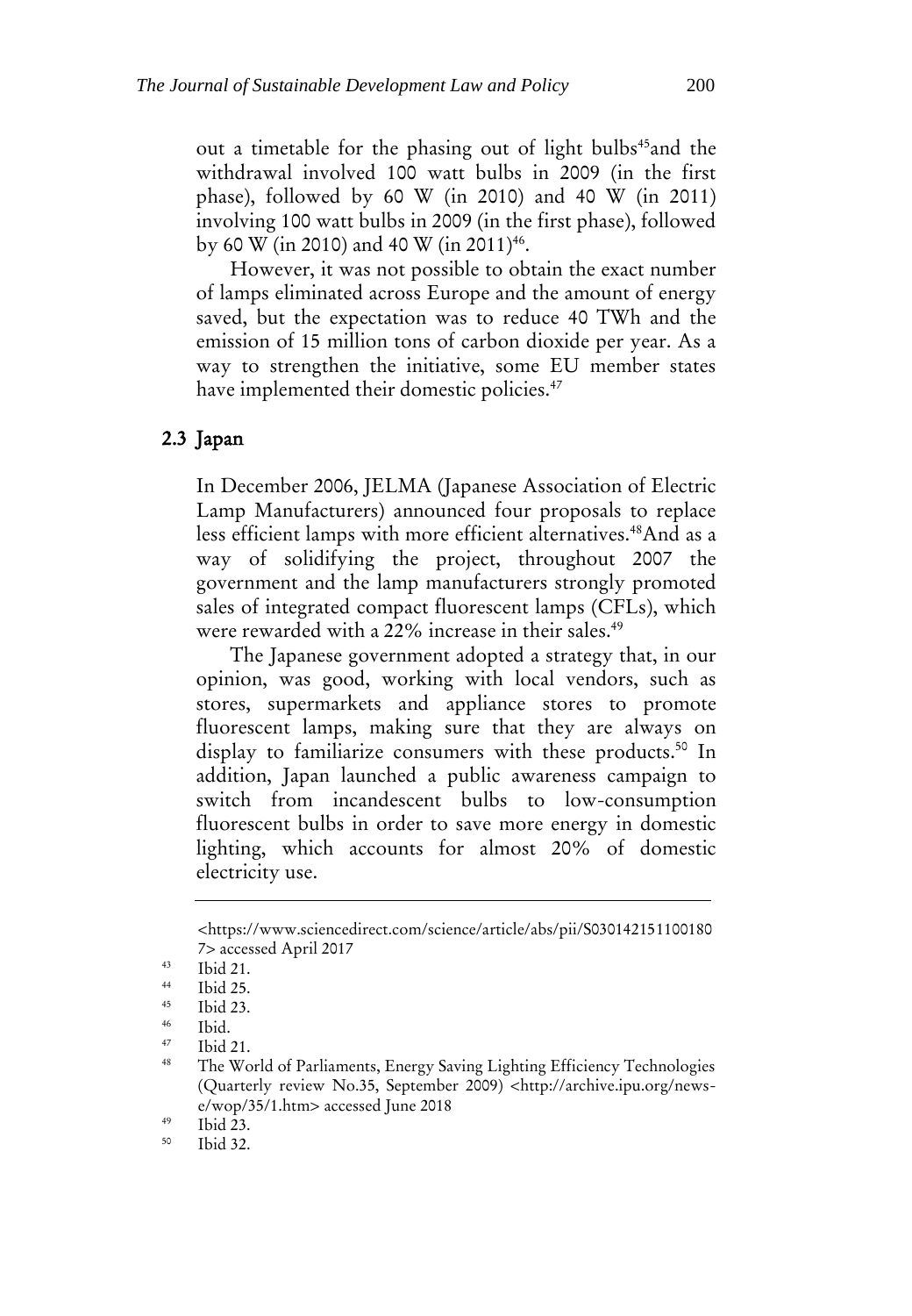Some suppliers have also promoted fluorescent lamps.<sup>51</sup> What was even more interesting was that supermarkets also reduced the cost of low-consumption light bulbs and offered consumers information on energy efficiency and other benefits of fluorescent lamps.<sup>52</sup> The Japanese government's goal was to phase out the country's incandescent and fluorescent lamps by 2020 and convert all lights into LED (Light Emitting Diode).<sup>53</sup>

#### 2.4 The United States

When the Energy Independence and Security Act of 2007<sup>54</sup>came into effect on December 19, 2007, the United States became the first OECD country to pass legislation, specifying how incandescent lamps should be eliminated.<sup>55</sup> The regulations defined the maximum permitted lamp power levels depending on the luminous flux and came into force from January 1, 2012 to January 1, 2014.

In temporal terms, USAs would have determined that, after January 1, 2012, the most common 100 W incandescent lamps could not be manufactured or imported for sale.<sup>56</sup> In 2013, the most common 75 W bulbs were eliminated, while in 2014, the most common 60 W and 40 W bulbs were also excluded.<sup>57</sup>The legislation also specified minimum levels of effectiveness and came into force from 2020.<sup>58</sup>

\_\_\_\_\_\_\_\_\_\_\_\_\_\_\_\_\_\_\_\_\_\_\_\_\_\_\_\_\_\_\_\_\_\_\_\_\_\_\_\_\_\_\_\_\_\_\_\_\_\_\_

Ibid 40.

<sup>51</sup> Ibid 40.

<sup>52</sup>  $\frac{52}{53}$  Ibid 21.

Ledinside of TrandForce, LED Replacements to Peak as China Incandescent Bulb Ban Enters Last Phase (September.6, 2016) <https://www. ledinside.com/news/2016/9/led\_replacements\_to\_peak\_as\_china\_incandesc ent\_bulb\_ban\_enters\_last\_phase> accessed June 2018

<sup>54</sup> Laws & Regulations, Summary of the Energy Independence and Security Act (2007). <https://www.epa.gov/laws-regulations/summary-energy-inde pendence-and-security-act> accessed November 2020

 $\frac{55}{56}$  Ibid 21.

 $\frac{56}{57}$  Ibid.

<sup>58</sup> European Commission, State of the Union: Questions & Answers on the 2030 Climate Target Plan (European Commision Report, 2020) <https:// ec.europa.eu/commission/presscorner/detail/en/QANDA\_20\_1598> accessed 10 November 2020.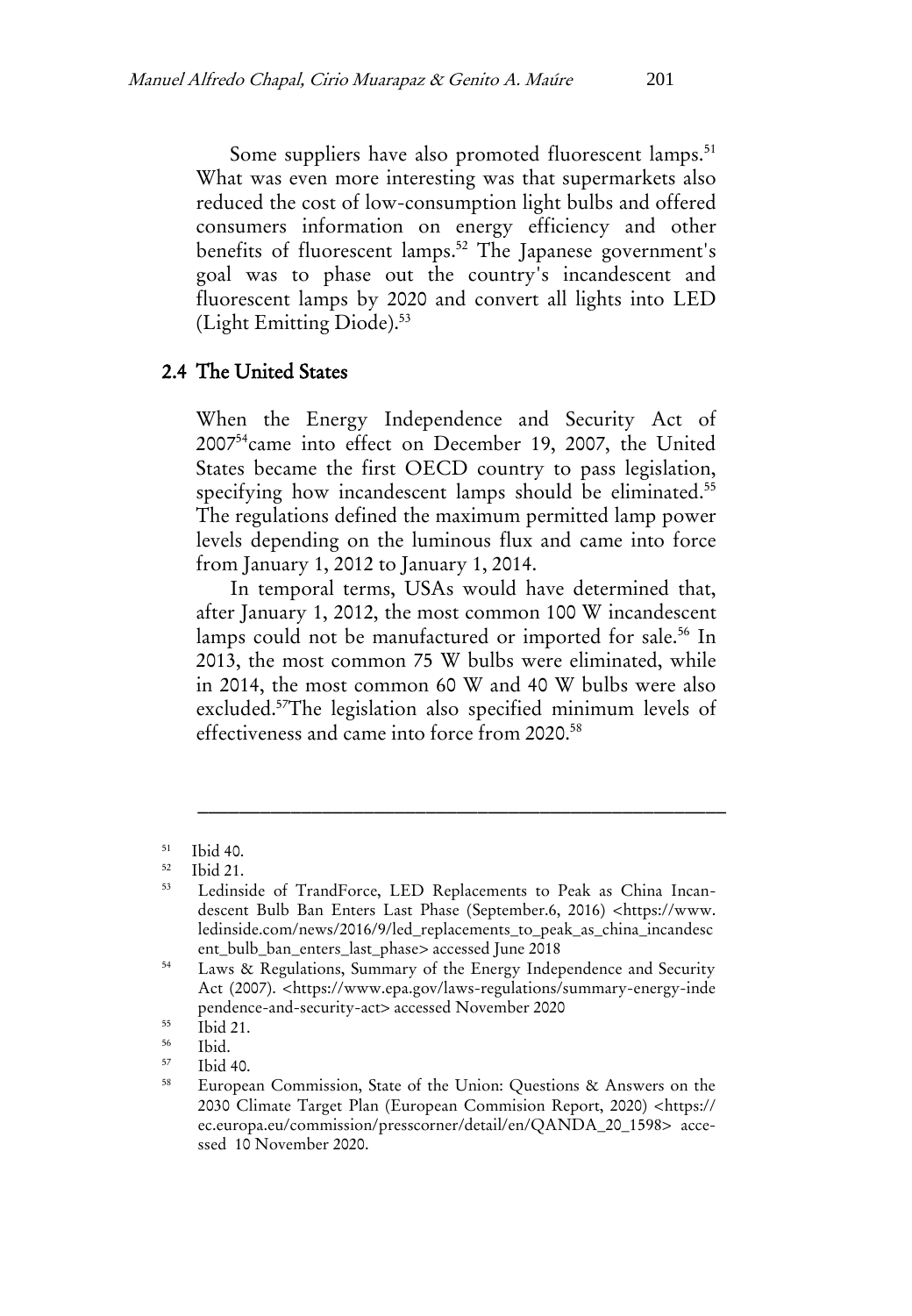#### 2.5 Korea

From 2008 to 2012, Korea was able to significantly increase sales of fluorescent lamps, driven in part by promotional schemes and subsidies.<sup>59</sup> What is important to note is that Korea is the first country to impose efficiency performance requirements for incandescent lamps. In December 2008, the Korean government would have decided to eliminate incandescent lamps by the end of  $2013$ ,<sup>60</sup> but Jee-Yeon<sup>61</sup>says that the deadline has been extended to 2014. The Korean government recommends the use of light bulbs with own reactor and LED lamps.

#### 2.6 China

China has an important role in this policy, not only because it is the second largest economy in the world, but also because it stands out as a leading country in the manufacture of lighting products<sup>62</sup>. For example, China's production of compact fluorescent lamps increased 30-fold from 1996 to 2007.<sup>63</sup> Despite the growth, it was understood that, until 2010, there was a considerable imbalance with 2/3 of the compact fluorescent lamps produced in China for export and not for domestic consumption.<sup>64</sup>

The Chinese approach is like that of other countries, of transforming the local market for lighting products and eliminating the production and sale of incandescent lamps. It is from 2012 that China begins to implement this project.

<sup>59</sup> Seo Jee-yeon, 'Korea to ban incandescent bulbs in 2014 - Final transition to energy-efficient lighting spurs competition in LED lighting market' (Koreaherald, 16 July 2013) <http://www.koreaherald.com/view.php?ud =20130716000855> accessed 22 May 2019

 $^{60}$  Ibid 21.

 $\begin{array}{cc}\n 61 \quad \text{Ibid.} \\
 62 \quad \text{II.1}\n \end{array}$ 

 $\frac{62}{63}$  Ibid 25.

<sup>63</sup> United Nations Environment Programme, Facility project "Global Market Transformation for Efficient Lighting" (en.lighten initiative). <https://we docs.unep.org/bitstream/handle/20.500.11822/25443/3755\_2017\_te\_unenvi ronment\_gef\_global\_cc\_-msp\_fsp\_\_global\_market\_transformation\_for\_effi cient\_lighting.pdf?sequence=1&isAllowed=y> accessed July 2019

<sup>&</sup>lt;sup>64</sup> N Kan and N Abas, 'Comparative study of energy saving light sources' (2011) 15 (1) Renewable and Sustainable Energy Reviews<https://www. sciencedirect.com/science/article/abs/pii/S1364032110002522>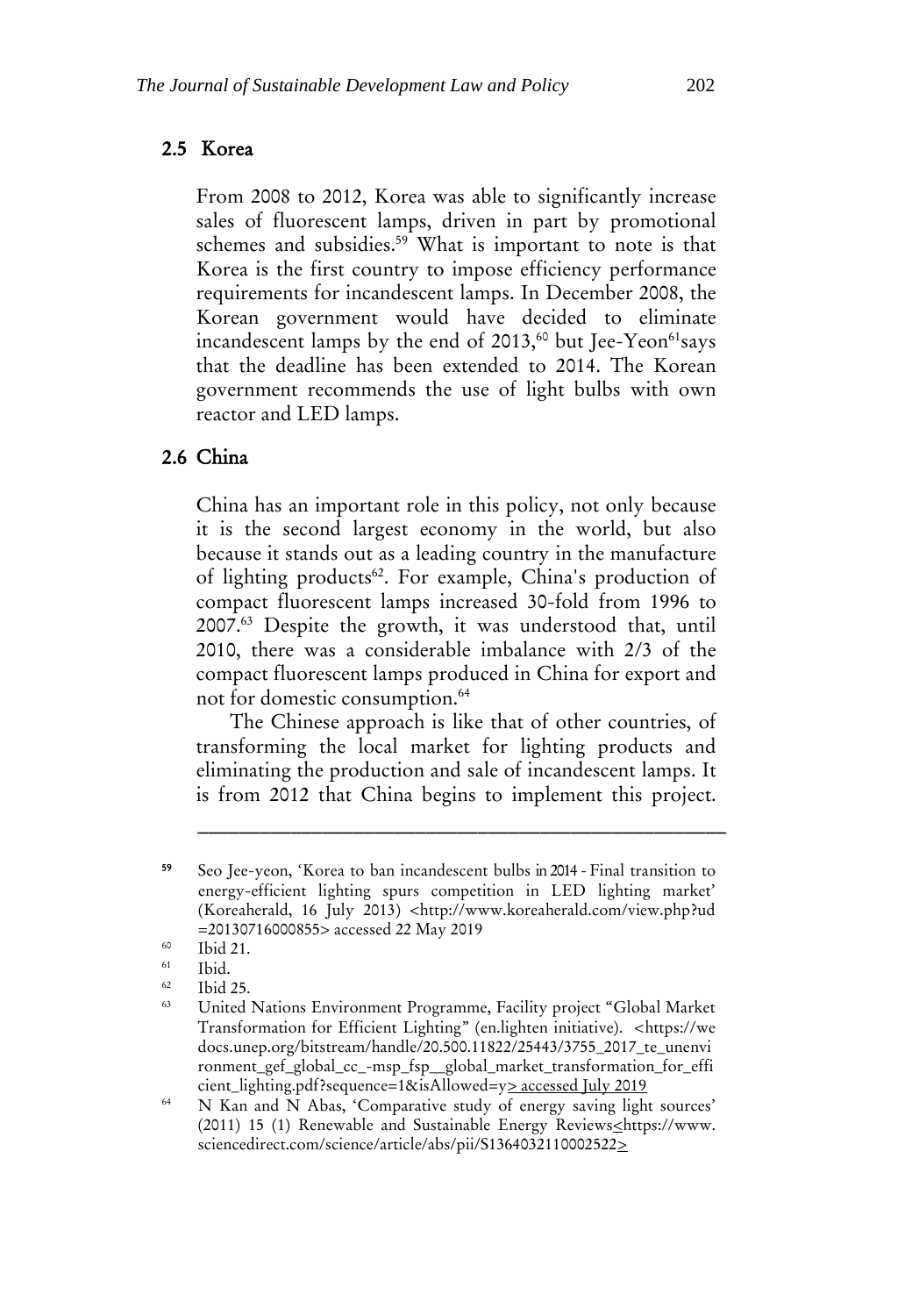Another measure taken was to restrict the sale of smaller lamps.<sup>65</sup> The last phase of the ban on incandescent lamps in China came into force on 30 September 2016.<sup>66</sup> China banned imports and sales of general incandescent lamps 15 W and above from 1 October 2016 and made adjustments based on the results of the provisional assessment.<sup>67</sup>

Also in that framework, a series of recommendations were made for the policy review, where it was decided to support the industry for the development and manufacture of fluorescent lamps and LEDs, the promotion of lighting products in rural areas and tax reform to promote the production and sale of efficient lighting.<sup>68</sup>

There have also been significant developments in expanding the demand for efficient lighting. The project "phasing out incandescent lamps and promoting energy saving lamps in China" worked closely with the Chinese government, where they awarded grants to promote efficient lighting products and facilitated the development of pilot distribution channels in more than 500 cities and villages in rural areas.<sup>69</sup> The production base is changing rapidly, with ten inefficient incandescent lamp manufacturers producing more efficient alternatives, five with project support and five with government support.<sup>70</sup> The two conversions completed so far have already reduced the production of incandescent lamps by 330 million units and produced 77 million energysaving lamps.<sup>71</sup>

 $\frac{65}{66}$  Ibid 59.

 $\frac{66}{67}$  Ibid 53.

 $\begin{array}{cc}\n 67 \\
 \hline\n 68 \\
 \hline\n \end{array}$  Ibid.

<sup>68</sup> Bradford Mills and Joachim Schleich, 'Household transitions to energy efficient lighting' (2014) 46 Energy Economics <https://www.science direct.com/science/article/pii/S0140988314002047?via%3Dihub>accessed 11 May 2019

<sup>&</sup>lt;sup>69</sup> UNDP Annual Report 2020, [Environment & EnergyP](https://www.cn.undp.org/content/china/en/home/operations/projects/environment_and_energy.html)hasing-out of Incandescent Lamps and Energy Saving Lamps Promotion in China (2020)<https://www.cn.undp.org/content/china/en/home/operations/p ro-jects/environment\_and\_energy/phasing-out-of-incandescent-lampsand-energy-saving-lamps-promot.html> accessed 9 November 2020

<sup>70</sup> United Nations Environment Programme, Achieving the Global Transition to Energy Efficient Lighting Toolkit<https://www.unep.org/resources/report/achieving-global-transition-energy-efficient-lighting-toolkit

 $71$  Ibid 63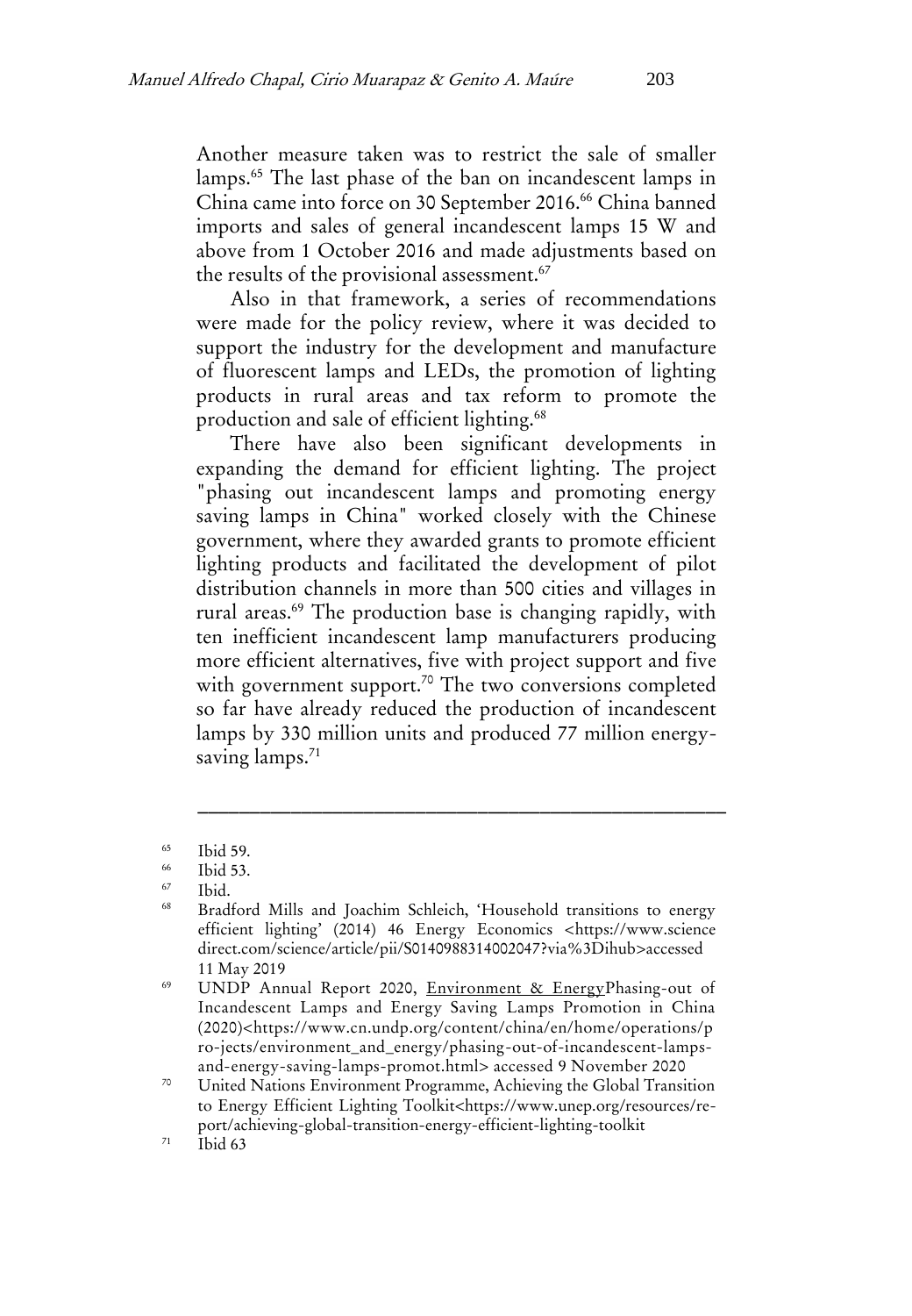#### 2.7 South Africa

South Africa was one of seven countries to participate in the World Bank / GEF Efficient Lighting Initiative (ELI)<sup>72</sup> and it is a good example to follow for those who want to implement the project to ban incandescent lamps. Bonesa was the name of the company created to operate ELI in South Africa and operated from 1999 to 2002.<sup>73</sup>Bonesa focused on 50,000 homes and aimed to replace all lamps with compact fluorescent lamps.<sup>7475</sup> One of its main objectives was to reduce the price of compact fluorescent lamps. The information shows that the project was successful: the prices of compact fluorescent lamps went from R60 / 80 per lamp in 1998 to R13 / 20 in 2004.<sup>76</sup> Through the training program for the staff of local communities, Bonesa also managed to increase local experience in technologies and advantages of using compact fluorescent lamps (CFL).

For three years Eskom implemented a residential DSM program,<sup>77</sup> which aimed to reduce the demand for electricity during peak hours, moving the load to off-peak hours, and to reduce the demand for electricity through implementing energy efficiency measures.

The national initiative to implement efficient lighting, part of the DSM program, was launched by Eskom in 2002 and aimed to provide efficient alternatives at low cost.<sup>78</sup> Between 2003 and 2005, approximately 2.5 million compact fluorescent lamps were distributed at subsidized prices.<sup>79</sup>

Similar initiatives were later replicated through regional programs, such as the latest Western Cape initiative launched

<sup>72</sup> International Institute for Energy Conservation, Efficient Lighting Initiative (ELI) (2000-2007). <https://www.iiec.org/ee-dsm/672-regional-aglobal/223-efficient-lighting-initiative-eli> accessed June 2020

 $\frac{73}{74}$  Ibid 24.

 $\frac{74}{75}$  Ibid.

<sup>&</sup>lt;sup>75</sup> Ibid 37.

<sup>&</sup>lt;sup>76</sup> ESKOM, National Efficient Lighting: Roll-out Initiative (2005)

 $\frac{77}{78}$  Ibid 24.

Ibid.

<sup>79</sup> Linda J [Sandahl, T](https://www.osti.gov/search/author:%22Sandahl,%20Linda%20J%22)heresa L [Gilbride, M](https://www.osti.gov/search/author:%22Gilbride,%20Theresa%20L%22)arc R [Ledbetter, H](https://www.osti.gov/search/author:%22Ledbetter,%20Marc%20R%22)eidi [E Steward](https://www.osti.gov/search/author:%22Steward,%20Heidi%20E%22)  [and C](https://www.osti.gov/search/author:%22Steward,%20Heidi%20E%22)hris [Calwell,](https://www.osti.gov/search/author:%22Calwell,%20Chris%22) 'Compact Fluorescent Lighting in America: Lessons Learned on the Way to Market' (2006) <https://www.osti.gov/biblio /882979> accessed June 2019.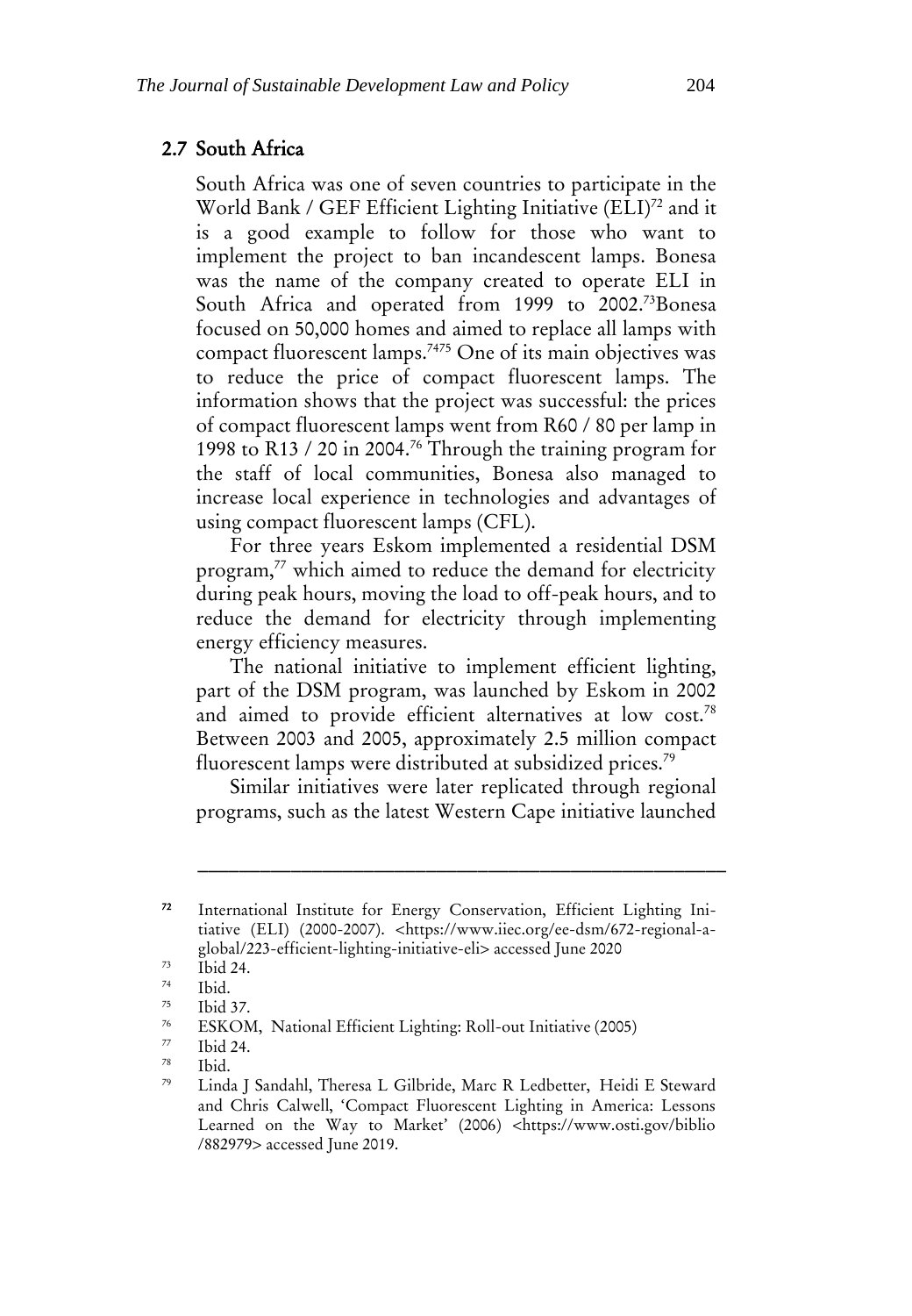in April 2006<sup>80</sup>and this enabled the replacement of more than 4.3 million compact fluorescent lamps in three months $^{81}$ , mainly through door-to-door donation campaigns, resulting in savings of 193 MW, exceeding the target of 155 MW.<sup>82</sup>

In addition, sales figures in South Africa showed that CFL sales have increased significantly since 2000 (Figure 2).<sup>83</sup> In 2000/2001 sales were approximately 4 million units, while in 2004/2005 they were around 10.5 million, an increase of more than 260% in about six years.<sup>84</sup>



Figure 1. Evolution of CFL and incandescent lamp sales in South Africa<sup>85</sup>

#### **2.8 Ghana**

In 2007, in Ghana, electricity consumption for lighting began to decline.<sup>86</sup> And it is due to the fact that the Ghanaian government has introduced a policy of intervention in compact fluorescent lamps (CFL), whereby 6 million

 $\frac{80}{81}$  Ibid 20.

Information was be accessed from the page of the South African company ESKOM,<https://www.eskom.co.za/OurCompany/CSI/What%20We%2 0do/Case%20Studies/Pages/default.aspx> accessed June 2019

 $rac{82}{83}$  Ibid.

 $rac{83}{84}$  Ibid 81.

 $rac{84}{85}$  Ibid.

 $85$  Ibid 69.

<sup>86</sup> Felix Amankwah Diawuoa, Marriette Sakah, André Pina, Patricia C. Baptista and Carlos A. Silva, 'Disaggregation and characterization of residential electricity use: Analysis for Ghana' (2019) <https://www.sciencedirect.com/science/article/pii/S2210670718318766> accessed 20 February 20- 20.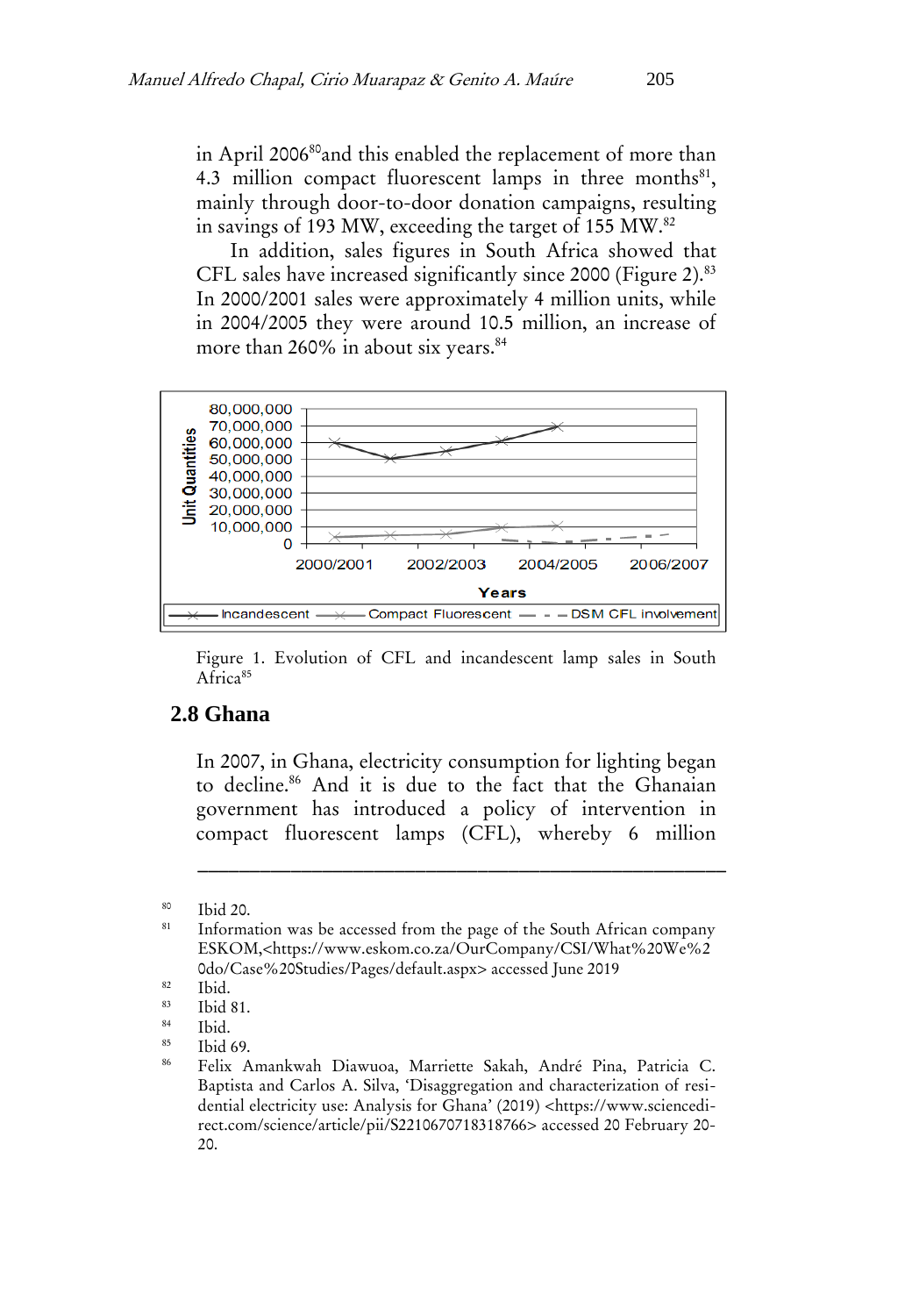incandescent lamps have been replaced in homes and in some selected institutions.<sup>87</sup> Before the intervention, as noted in Diawuo et al.,<sup>88</sup> the Ghanaian Energy Commission conducted a baseline study that showed that incandescent lamps constituted 58% of the lighting technology, linear fluorescent, 21% and CFL, 20%. With the implementation of this policy, the use of incandescent lamps in homes was reduced from 58% to 3%, linear fluorescent lamps from 21% to 17% and while the use of compact fluorescent lamps increased from 20% in 2007 to 79% in 2009.<sup>89</sup>

With the policy, the peak domestic load has been reduced between 200 MW and 220 MW.<sup>90</sup> To emphasize this type of activity, in 2008 Ghana passed legislation that prohibited the manufacture and sale of incandescent lamps.<sup>91</sup>

# 3. ACTIONS TO REDUCE ELECTRIC CHARGE IN LIGHTING IN MOZAMBIQUE

To begin with, note that the data for this section are taken from the report<sup>92</sup> of the Directorate of Renewable Energy and Energy Efficiency of the company Electricidade de Moçambique (EDM), published on May 28, 2018.

The energy crisis that EDM faces is not unique, as several countries at regional and global levels have faced problems of energy deficit, forcing them to adopt specific measures to guarantee the continuity of the services without compromising the integrity of electrical systems. As a matter of fact, in the last months of 2015, the North Region of the country faced an energy deficit due to the Peak limit of the Northern System (DTNO), in particular the 220kV line

 $rac{87}{88}$  Ibid.

 $rac{88}{89}$  Ibid.

 $rac{89}{20}$  Ibid.

 $^{90}$  Ibid.

 $\frac{91}{92}$  Ibid 86.

This information was obtained from documents obtained from the company Electricidade de Moçambique (EDM), CFL Project Report 2018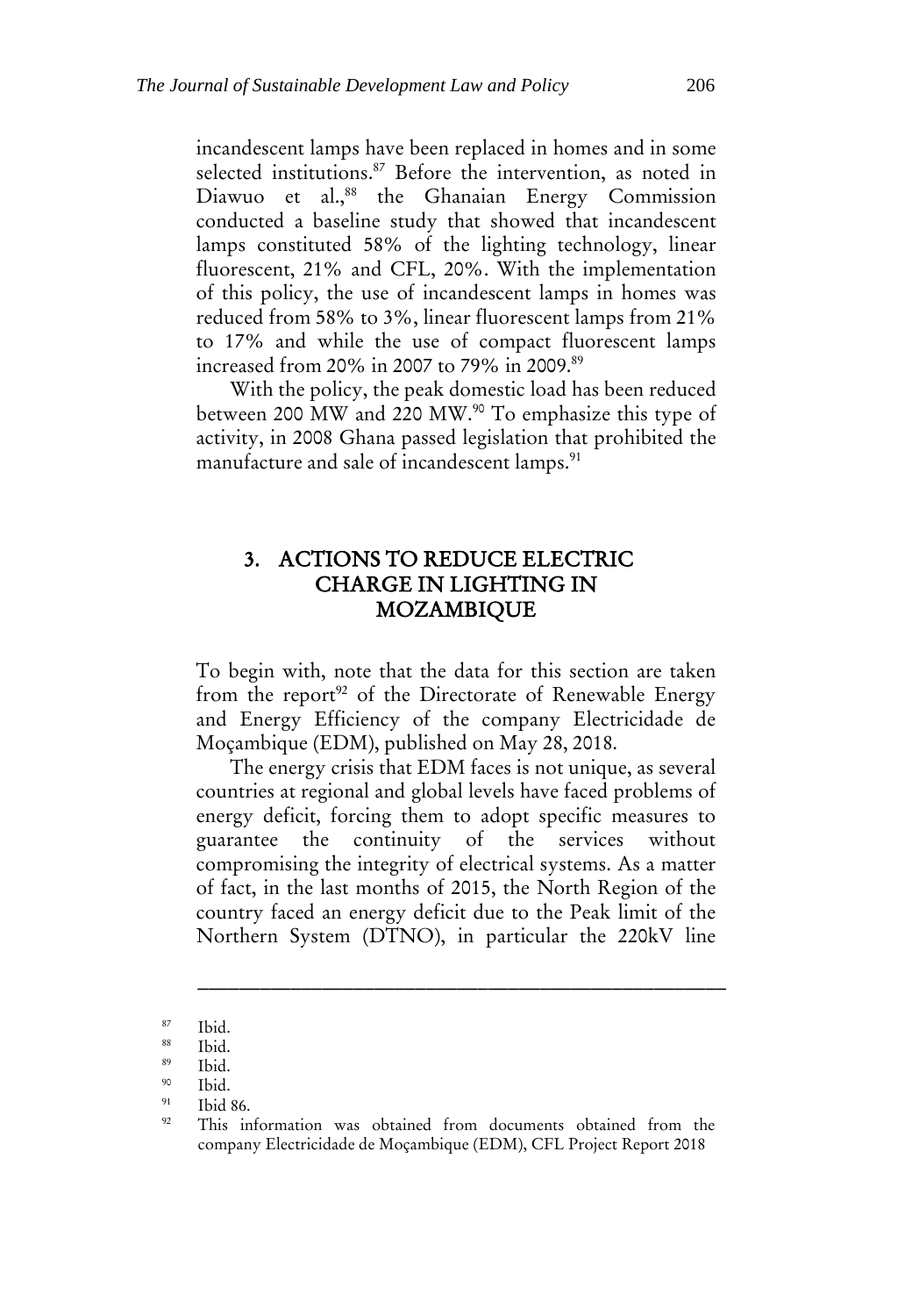(B08) whose thermal limit is 118MW. In June it reached a peak of 123.7 MW (6/2/2015 - 7:00 pm), in July 125,4 MW (7/22/2015 - 7:00 pm) and 128.3 MW in August (21/08/2015 - 19h00).

It was with this assumption that EDM understood the importance of developing programs aimed at reducing consumption, with actions such as education and awareness for the rationalization of electricity consumption. In lighting, the replacement project was implemented incandescent lamps by CFL (Compact Fluorescent Lamp). The initially anticipated impact pointed to an economy in the order of 25 MW, thus contributing to the alleviation of Transmission / distribution systems as well as postponing investments in infrastructure, allocating them in other priority areas).

At the regional level (SAPP), Mozambique has a target of 3,000,000 incandescent lamps to be replaced, where to ensure compliance with this, the EDM Board of Directors has taken significant steps through the deliberation to replace 2,000,000 incandescent lamps with internal funds, given the cost-benefit advantages that this project presents.<sup>93</sup> As part of the fulfillment of this resolution, only the first phase of the project started, involving 500,000 CFL, and the next phases would be implemented in areas where the project justified. The project to replace incandescent lamps with CFL was subdivided into three locations, namely Nampula (200,000 CFL), Nacala (200,000 CFL) and Pemba (100,000 CFL).

In order to assess the results of the project, metering systems in the main delivery points (substations) have been assured, namely line B08, Nampula Central Substation, Nacala Substation and Pemba Substation. Also within the context of this programme, 350,000 CFL of 15W and 150,000 CFL of 20W (totalling 500,000 low consumption lamps) was purchased according to EDM technical specifications 484,080 incandescent light bulbs were replaced by CFL, which allowed 22MW reduction and detection of 225 frauds in energy-consuming installations, as well as avoiding the cost of acquiring emergency energy for the northern region in the order of 5.8 million dollars, having been avoided the emission of around 50 thousand tons of CO2/year. All

\_\_\_\_\_\_\_\_\_\_\_\_\_\_\_\_\_\_\_\_\_\_\_\_\_\_\_\_\_\_\_\_\_\_\_\_\_\_\_\_\_\_\_\_\_\_\_\_\_\_\_

<sup>93</sup> Ibid.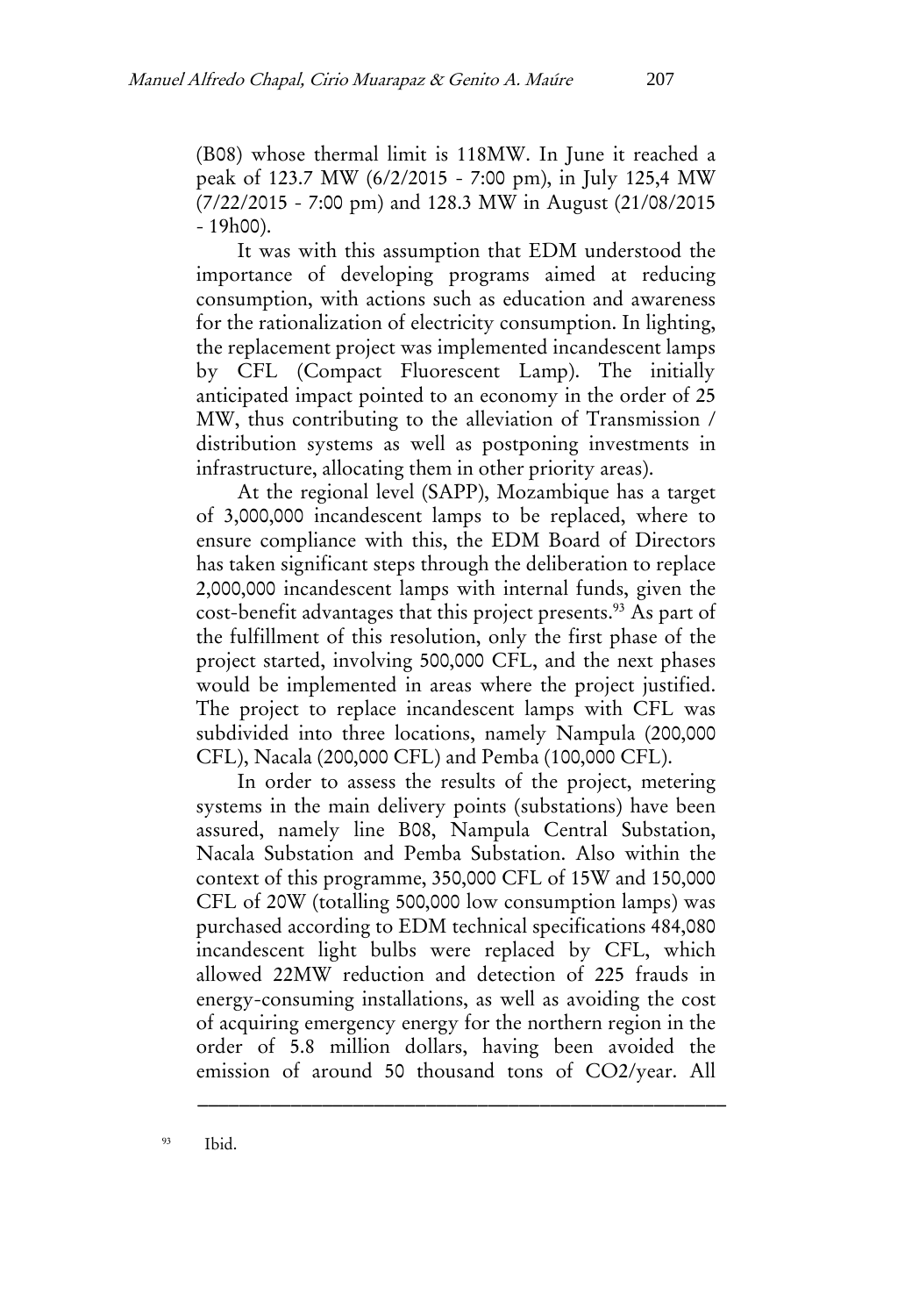incandescent lamps removed from consumer facilities were destroyed by professionals in local municipalities

# 3.1 Selection of areas to be covered by the Project and Awareness

For the selection of areas to be covered by the project, the following assumptions were followed: High fraud rates; Distribution networks in good condition (rehabilitated / new networks); Customers with low power purchasing rates; Distribution transformers in overload; Poor quality of power supply (voltage drop, outages).

For the success of the project, actions were taken to raise awareness among the people in the selected areas, including community leaders, to ensure that the project goes smoothly and that there are greater adherences. The awareness was extended to traders so that they knew the advantages of the commercialization of low consumption technologies, in particular CFL in local markets. These awareness actions allowed EDM to have an idea of what type of consumers we are dealing with, and to design a more comprehensive awareness program using the different media channels (TV, Radio, Newspapers, TV spots, banners, etc.) to spread messages with focus on reducing energy consumption.

## 3.2 Replacement of Incandescent Lamps by Compact Fluorescent Lamps

Table 1 illustrates the amount of CFL installed in each project implementation area, as well as the preliminary theoretical results shown in the graphs of the load profiles represented in Figure 3. Of the expected reduction, of 25MW in the Northern System, 22MW was possible, and this is due to several factors, described in 4.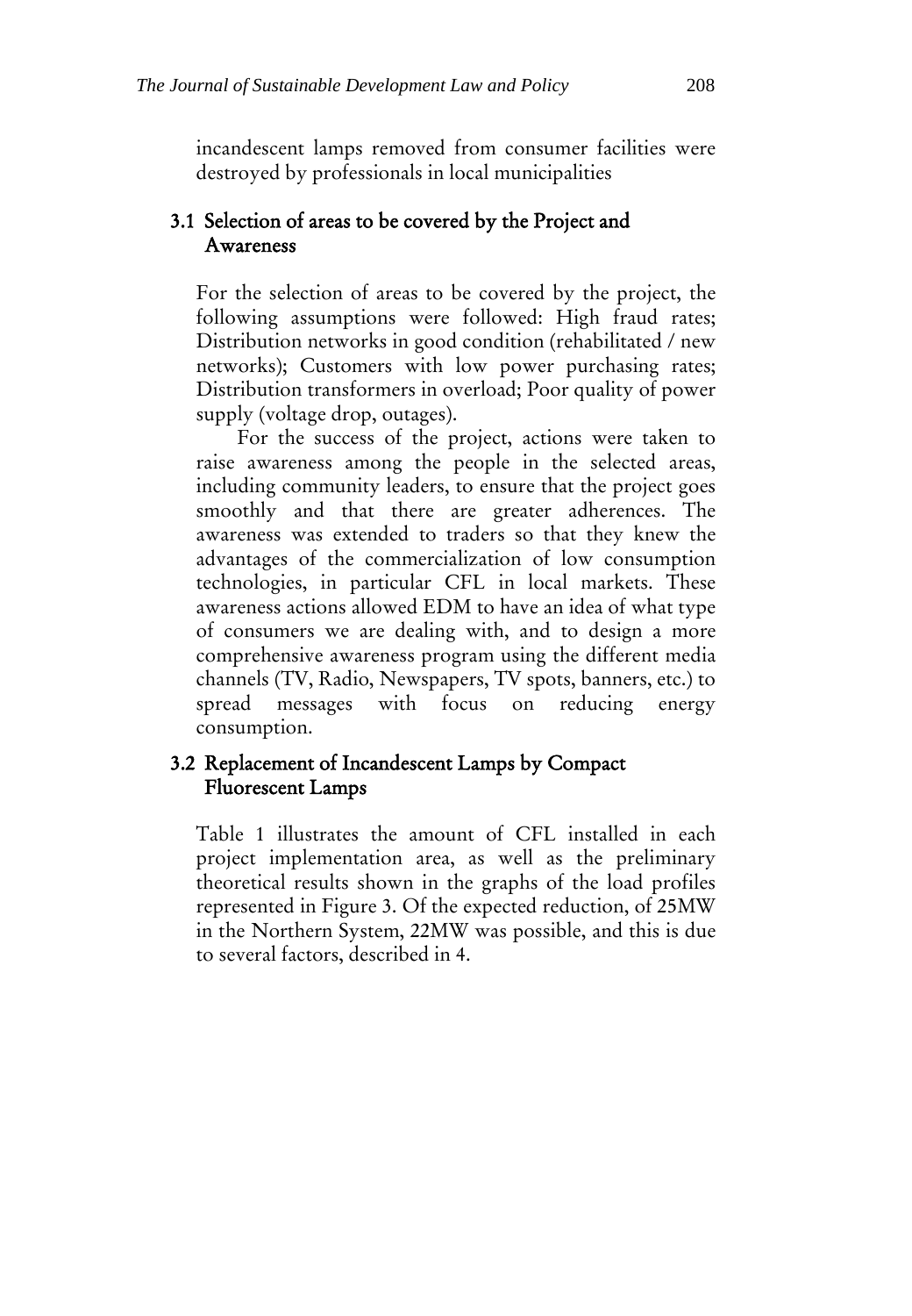| SUMMARY OF THE CFL INSTALATION |                           |          |            |            |                         |                     |  |
|--------------------------------|---------------------------|----------|------------|------------|-------------------------|---------------------|--|
| <b>CITY</b>                    | <b>INCANDESCENT LAMPS</b> |          | CFL        |            | <b>TEORICAL RESULTS</b> |                     |  |
|                                | 40W+60W                   | 75W+100W | <b>15W</b> | <b>20W</b> | <b>TOTAL</b>            | <b>SAVINGS [MW]</b> |  |
| <b>NACALA</b>                  | 116,708                   | 49.411   | 108.264    | 57.424     | 165,688                 |                     |  |
| <b>NAMPULA</b>                 | 177,507                   | 69.584   | 177.566    | 67,393     | 244,959                 |                     |  |
| <b>PEMBA</b>                   | 54.846                    | 25.076   | 55.033     | 29.894     | 84.927                  | 4                   |  |
| <b>TOTAL</b>                   | 349,061                   | 144,071  | 340,863    | 154,711    | 495,574                 | 22                  |  |

Table 1. Summary of the implementation of the CFL project

Source<sup>94</sup>

The forecast for the CFL installation in the city of Pemba was 100,000, but due to the population's poor perception of efficient lighting technology (energy efficient lamps), there was a lot of theft of lamps and subsequent sale in areas outside the scope of the analysis, which undermined the costbenefit assessment as well as compromising the objectives that would have been previously stated.

# 3.3. Results

## 3.3.1. Analysis of the Load Profile of Line B08 before and after the Project (Measurement and Verification - M&V)

For a real assessment of the impact of the project, it was necessary to collect basic data to assess the load situation before the implementation of the project so that through its measurement and verification it is possible to measure its results. Accordingly, Figure 3represents the load profile of the main electricity transmission line in the north corridor, before and after the implementation of the project.

In essence, Figure 3 illustrates the comparison of two load profiles of the B08 line before and after the implementation of the project. As can be seen, the difference shown by the graph represents energy savings of 21 MW with a significant increase at peak time. This representation obviously illustrates the impact of the project in reducing consumption and improving the quality of electricity supply in the North

\_\_\_\_\_\_\_\_\_\_\_\_\_\_\_\_\_\_\_\_\_\_\_\_\_\_\_\_\_\_\_\_\_\_\_\_\_\_\_\_\_\_\_\_\_\_\_\_\_\_\_

<sup>94</sup> Supra note 92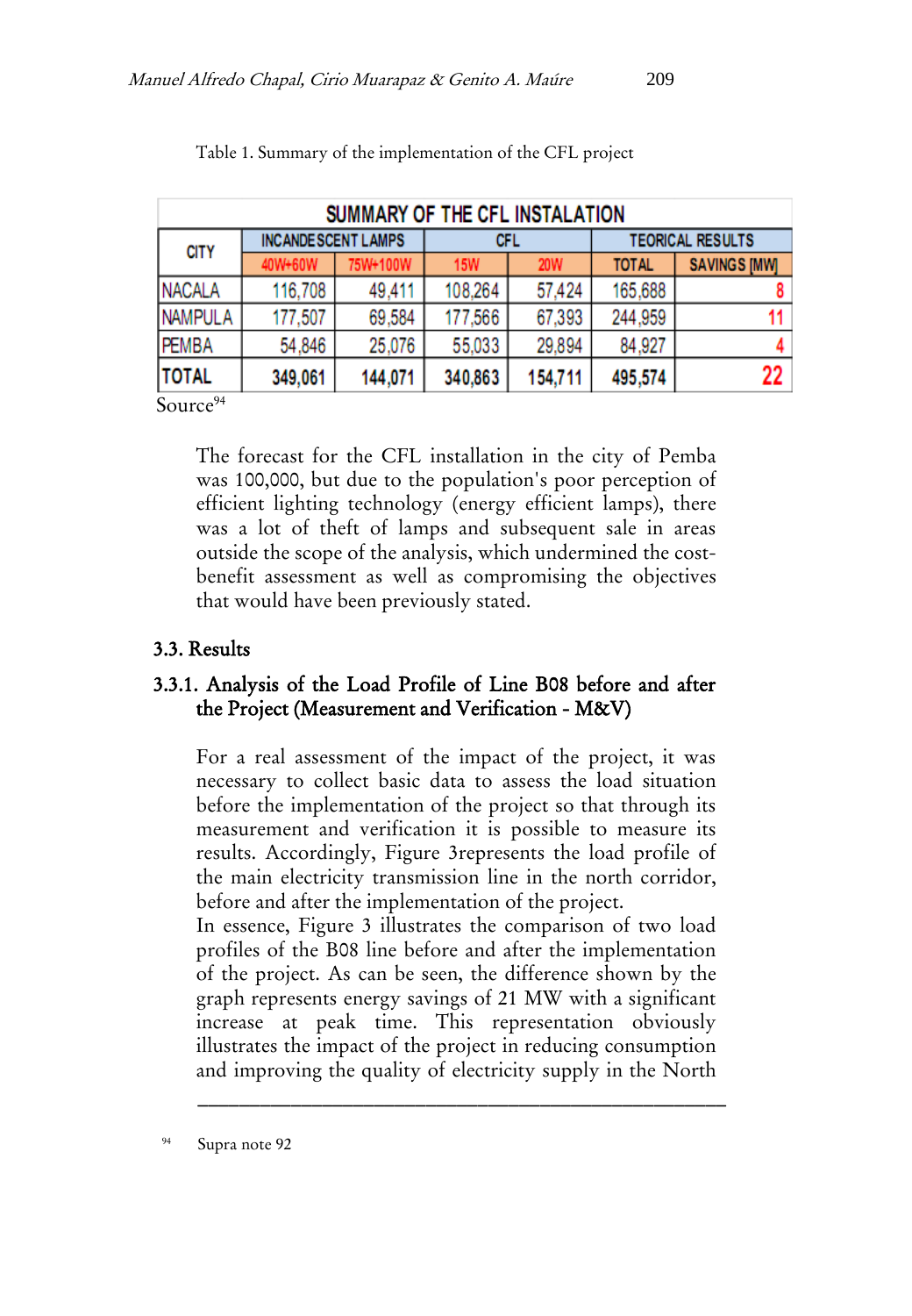

Region, as well as the trend towards stabilization of the energy distribution system.

Figure 2. Load Profile Line B08 just before project implementation (July 2016) and after project implementation (November 2017).<sup>95</sup>

#### 3.3.2. Project Cost-Benefit Analysis

In the overall context, the project to promote incandescent light bulbs allowed reducing 22 MW of power in the north power system, having contributed greatly to the relief of the distribution systems, as well as avoiding costs in the order of 34 MUSD for the implantation of a thermal power plant with equivalent capacity of 22 MW. It also made it possible to avoid the emission of around 45,000 tonnes of CO2 / year into the environment. Assessing the amount with penalties that EDM use to pay, it should be noted that this project has also prevented the cost of penalties during peak hours in the order of 5.2 MUSD / Year.

95 Supra note 92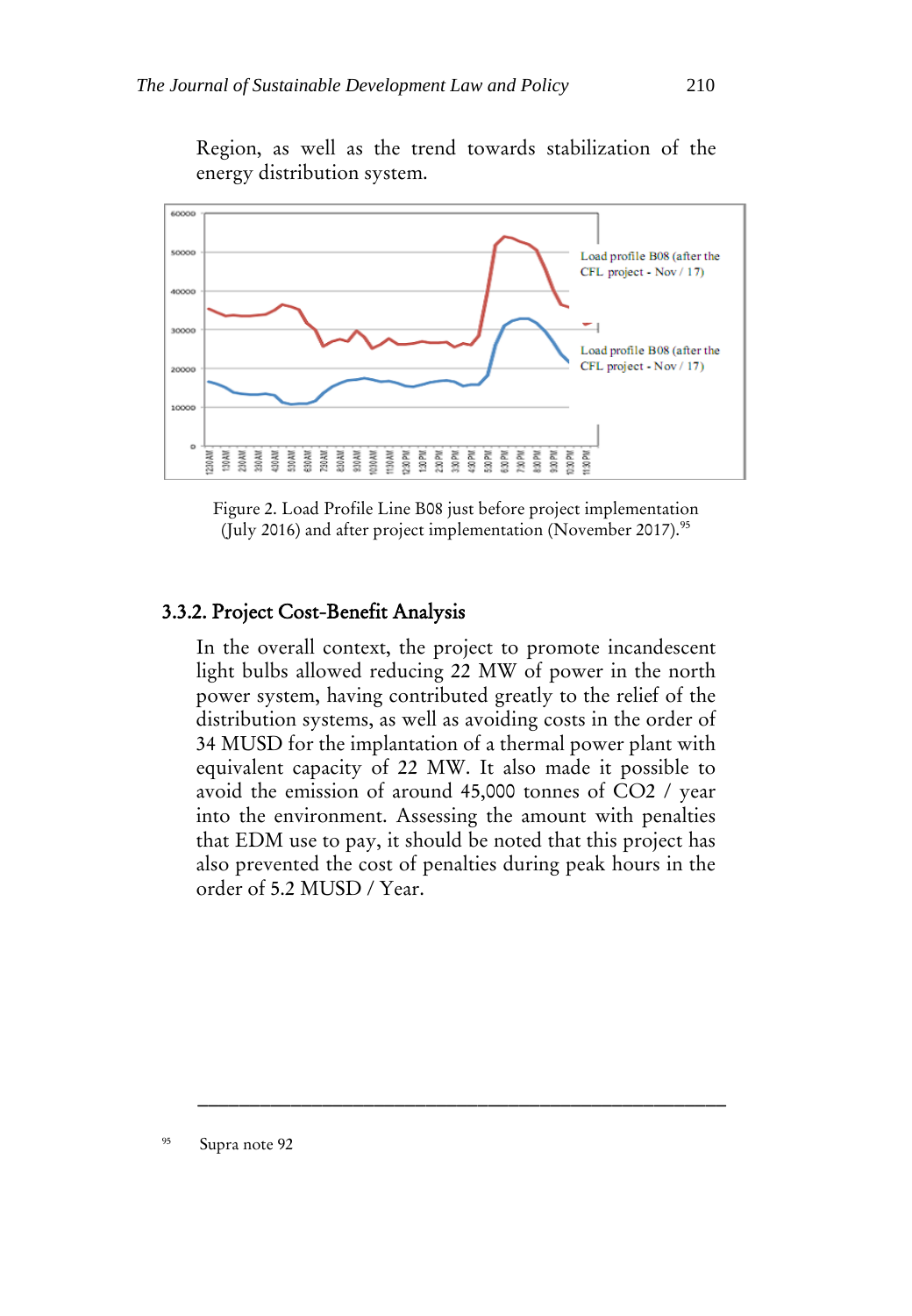# 4.0 ANALYSIS OF BARRIERS AND STRATEGIES FROM GLOBAL AND MOZAMBICAN PERSPECTIVE

#### 4.1 Lack of funding

From the literature consulted, such as that of Lefèvre et al.,<sup>96</sup> it became clear that implementing the policy of prohibiting the sale and import of incandescent lamps in the markets is a great challenge and a partnership is necessary, especially for poor countries, like Mozambique where 66% of its population is rural<sup>97</sup> and always need help from the government to meet some of their basic needs.

Even in the city of Maputo, capital of the country, many people have low incomes and can hardly invest in 200 MT to buy an efficient lamp. It is based on these situations that countries end up distributing energy saving light bulbs to the vulnerable population in order to reduce the demand for electricity.

However, they are worthwhile investments. Note that if the Mozambican government offers at least three 60 W incandescent bulbs to each consumer, it can reduce 156 MW of load (or 351 GWh) and avoid the emission of approximately 351 thousand tons of carbon dioxide.<sup>98</sup> It is true that it would be necessary to invest a lot of money, about 800 million MT, but it is necessary to think that building a power plant with this capacity (156 MW) can cost 20 billion MT, 20 times more than investing in the distribution of incandescent lamps. For the City of Maputo, for example, with this action, the State can lighten the electrical load in the order of 75% (up to 29MW), consumption corresponding to 99 GWh, and save about 3 billion MT and avoid the emission of around 62 250 tons of CO2].<sup>99</sup>

\_\_\_\_\_\_\_\_\_\_\_\_\_\_\_\_\_\_\_\_\_\_\_\_\_\_\_\_\_\_\_\_\_\_\_\_\_\_\_\_\_\_\_\_\_\_\_\_\_\_\_

Ibid.

 $^{96}$  Ibid 24.

 $\frac{97}{98}$  Supra note 16

Ibid 14.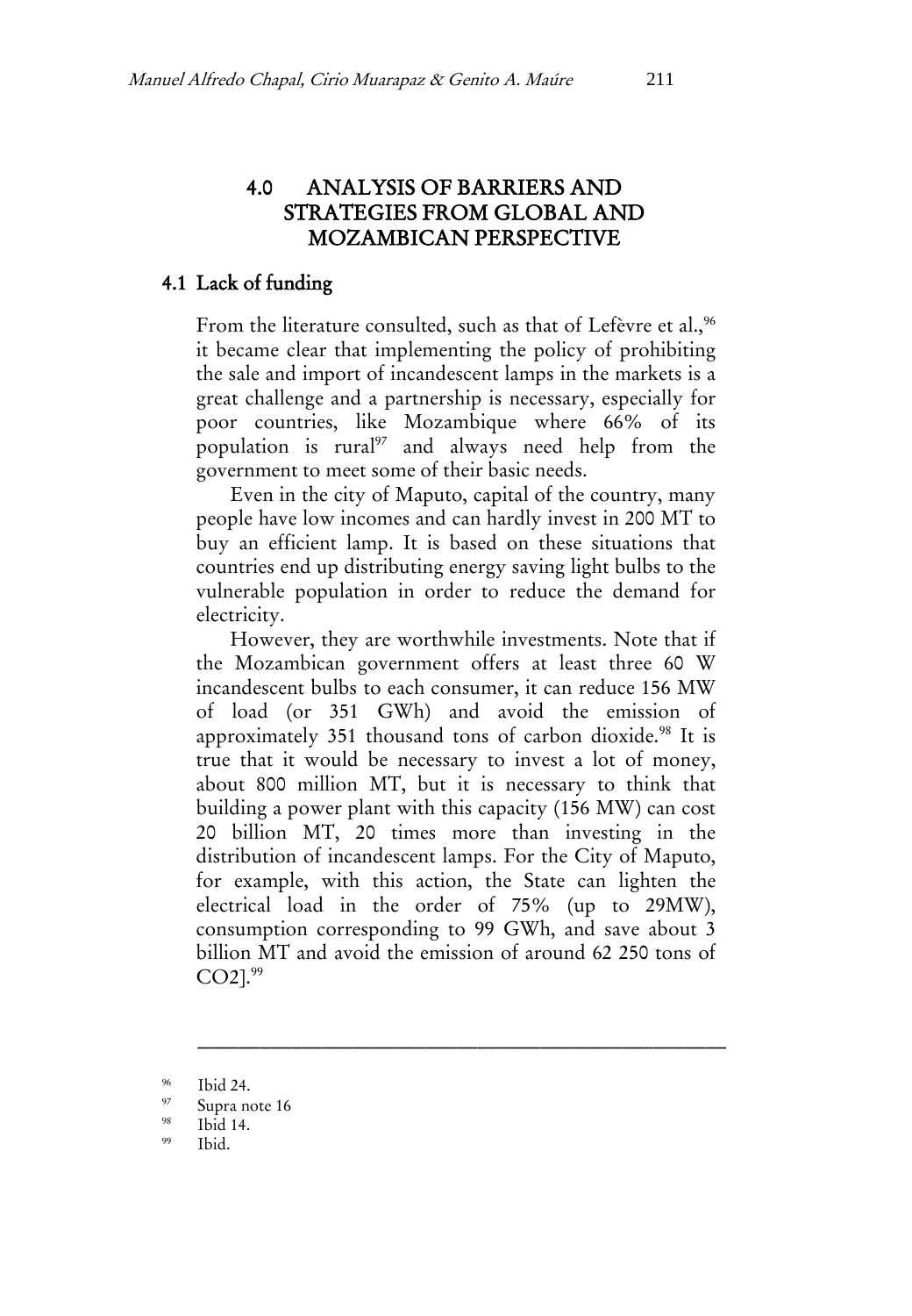In the EDM strategy,<sup>100</sup>it is stated that over the next 8 years EDM will rely on the potential of residential consumers to save electricity by sensitizing them to use efficient lighting. However, this is not enough, this commitment must come from the Government, the energy companies and all Mozambicans, not just EDM. There must be a combination of efforts between the government and the energy companies operating in Mozambique. Often companies are only concerned with billing<sup>101</sup> and forget that resources run out and Mozambique may suffer from it in the coming years.

As a reference for joint actions, the Brazilian government in coordination with the Ministry of Mines and Energy (MME) created a program called "Procel". The program is run by Eletrobras and the government has defined that at least 1% of the energy companies' revenues should be used to promote the use of low consumption light bulbs and to combat waste. The government of China, as a way of encouraging support, decided to support the industry for the development and manufacture of compact fluorescent lamps and LEDs, the promotion of lighting products in rural areas and the tax reform to promote the production and sale of efficient lighting.<sup>102</sup> Still in China, a project for the phasing out of incandescent lamps and energy saving lamps was created, which worked closely with the Chinese Government to support, subsidize and promote efficient lighting products and facilitate the development of pilot distribution channels in more 500 rural cities and towns.<sup>103</sup>

These are experiences worth noting, and for the case of Mozambique, perhaps it would be important to create a program or agency, and the government, from the state

<sup>100</sup> EDM Strategy 2018-2028 <https://www.edm.co.mz/sites/default/files/docu-ments/Reports/EDM\_STRATEGY\_2018\_2028.pdf> accessed April 20- 19.

<sup>101</sup>  $\frac{101}{102}$  Ibid 1.

Zhongguo Li et al[.,Zhongguo Li,](https://www.ncbi.nlm.nih.gov/pubmed/?term=Li%20Z%5BAuthor%5D&cauthor=true&cauthor_uid=30558339) [Puqi Jia,](https://www.ncbi.nlm.nih.gov/pubmed/?term=Jia%20P%5BAuthor%5D&cauthor=true&cauthor_uid=30558339)[Fu Zhao](https://www.ncbi.nlm.nih.gov/pubmed/?term=Zhao%20F%5BAuthor%5D&cauthor=true&cauthor_uid=30558339) and [Yikun Kang](https://www.ncbi.nlm.nih.gov/pubmed/?term=Kang%20Y%5BAuthor%5D&cauthor=true&cauthor_uid=30558339), 'He Development Path of the Lighting Industry in Mainland China: Execution of Energy Conservation and Management on Mercury Emission' (2018)15 (12) <https://www.ncbi.nlm.nih.gov/pmc/articles/PMC6313470/> accessed May 2020

<sup>103</sup> Ibid 68.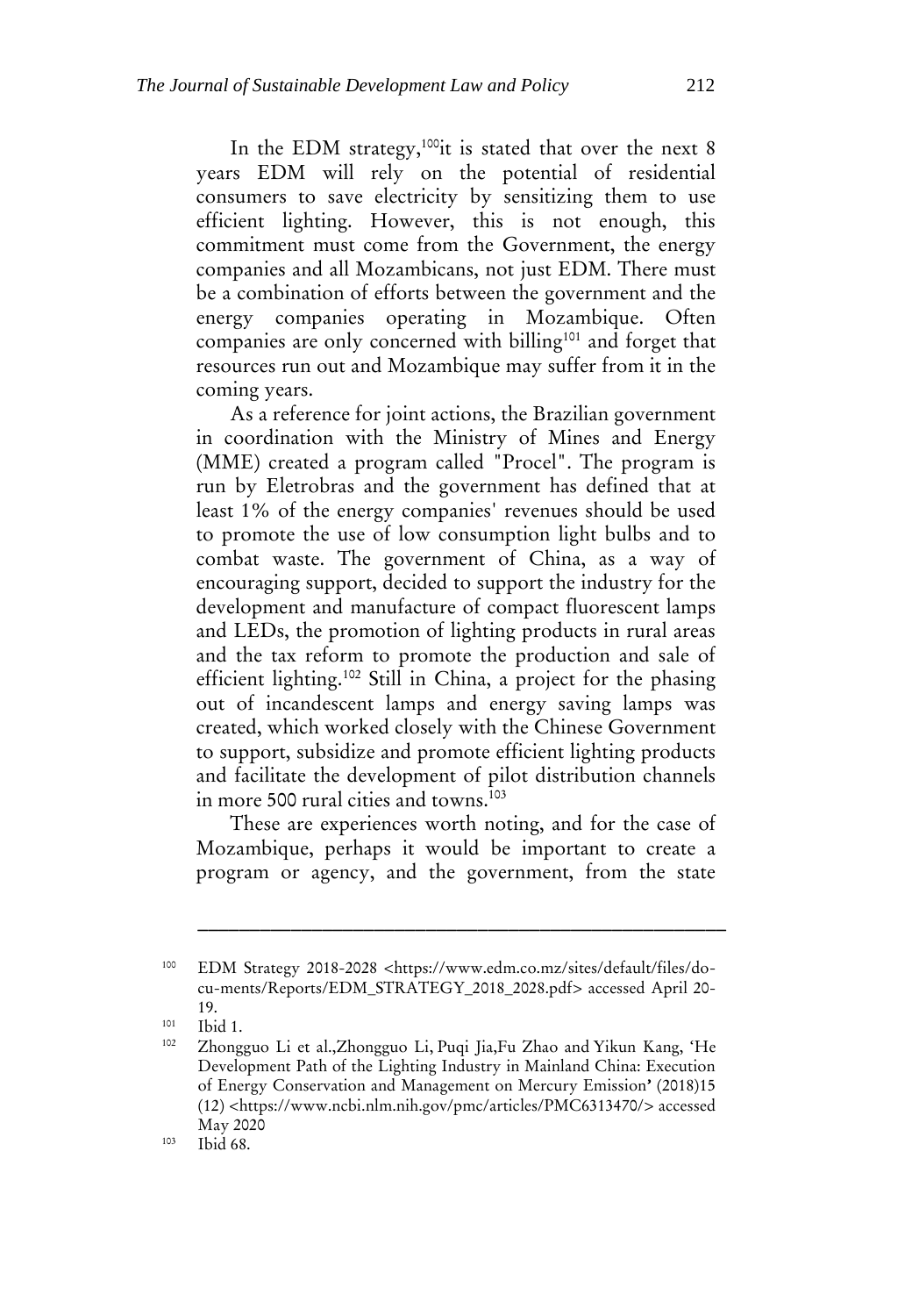budget, and all the energy companies will support in their activities to promote low consumption lamps. For the mobilization of funds, a strong collaboration between the countries of the Southern region and Africa in general is also necessary.

## 4.2 The cost of energy saving lamps

In reality the costs of CFLs vary depending on where they are produced and the quality. The reality, at least in Mozambique, shows that the initial cost of efficient lighting is 20 times higher than incandescent lamps.<sup>104</sup> Table 2 shows the life cycle cost for an end user of incandescent and compact fluorescent lamps<sup>105</sup>. The cost assumptions adopted in this exercise are conservative.<sup>106</sup>

Although as shown above on a life cycle basis, compact fluorescent lamps are much more economical than incandescent lamps, the higher initial cost remains an important barrier to the wide diffusion of compact fluorescent lamps.<sup>107</sup>Incandescent lamps are the dominant technology in most countries, mainly because they are very cheap.<sup>108</sup> On the other hand, higher-income consumers often consider disposable incandescent lamps.<sup>109</sup> In this case, therefore, the higher initial cost / Higher life cycle cost characteristic of compact fluorescent lamps is a market barrier due to incomplete or inaccurate consumer awareness of competing technologies and limited confidence in the new technology.<sup>110</sup>

 $104$  Ibid 58.

 $105$  Ibid 21.

 $106$  Ibid 58.

 $107$  Ibid 63.

Ibid 63.

 $109$  Ibid 21.

International Energy Agency, Light's Labour's Lost: Policies for Energy Efficient Lighting (2006) [<https://www.oecd-ilibrary.org/energy/energy](https://www.oecd-ilibrary.org/energy/energy-efficiency-policy-profiles_19900694)[efficiency-policy-profiles\\_19900694>](https://www.oecd-ilibrary.org/energy/energy-efficiency-policy-profiles_19900694) accessed 26 June 2017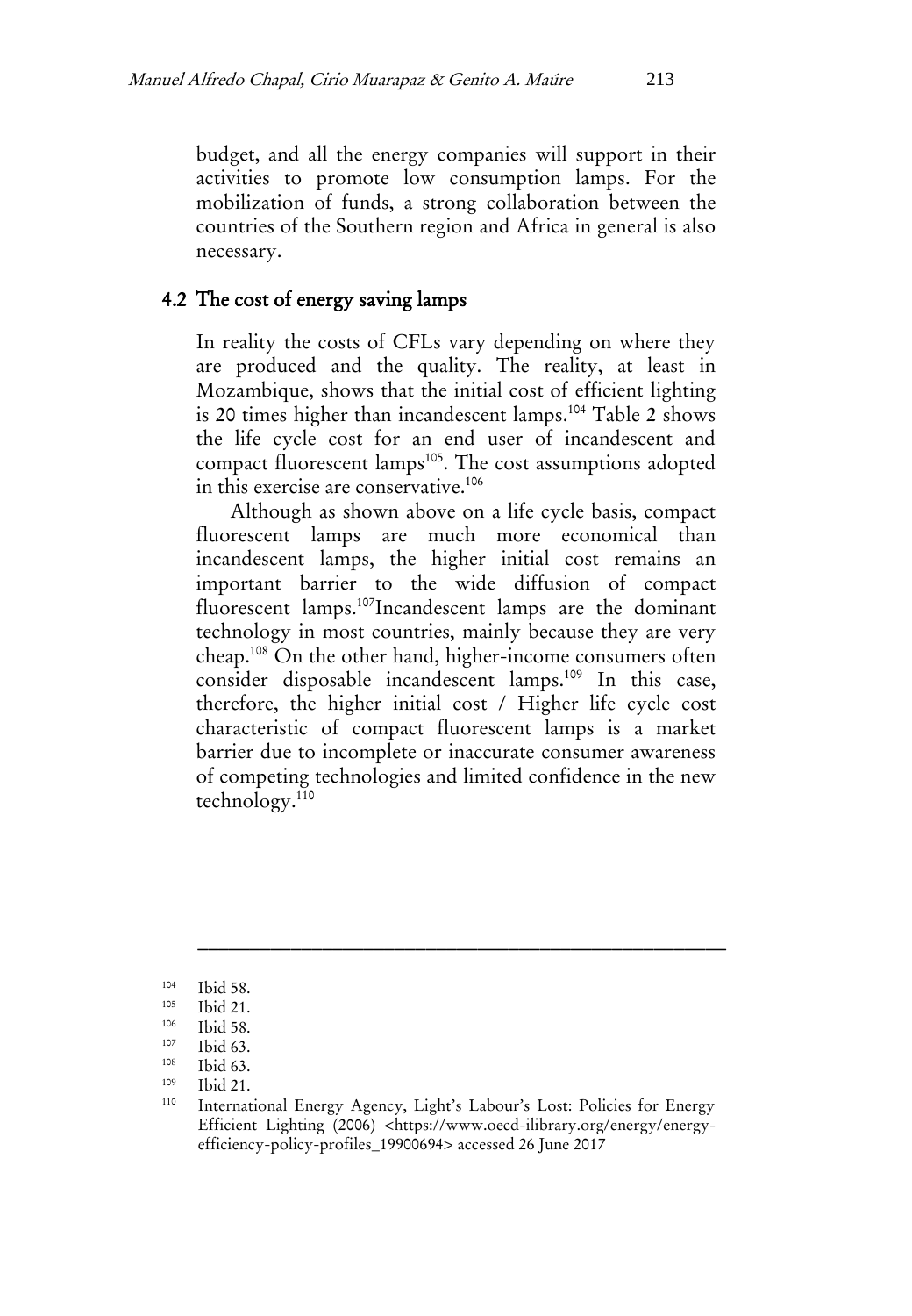|                                                                                            | <b>Incandescent lamp</b> | CFL    |  |  |  |  |
|--------------------------------------------------------------------------------------------|--------------------------|--------|--|--|--|--|
| Initial cost of bulb (USD)                                                                 | 0.50                     | 10     |  |  |  |  |
| Light output (lm)                                                                          | 900                      | 900    |  |  |  |  |
| Lamp power $(W)$                                                                           | 75                       | 15     |  |  |  |  |
| Efficacy (lm/W)                                                                            | 12                       | 60     |  |  |  |  |
| Lifespan of bulb (h)                                                                       | 1000                     | 10 000 |  |  |  |  |
| Calculation over a 10 000h operating period, assuming an electricity tariff of USD 0.1/KWh |                          |        |  |  |  |  |
| Electricity consumption (kWh)                                                              | 750                      | 150    |  |  |  |  |
| Cost of electricity (USD)                                                                  | 75                       | 15     |  |  |  |  |
| Cost of lamps (USD)                                                                        | 5                        | 10     |  |  |  |  |
| Total cost of lamp and electricity (USD)                                                   | 80                       | 25     |  |  |  |  |
| Total savings for CFL (USD)                                                                |                          | 55     |  |  |  |  |

Table 2. The economics of CFLs compared to incandescent lamps

#### Source<sup>111</sup>

In Mozambique, good quality compact fluorescent lamps are sold for a minimum price of 100 MT, a cost too high for the reality of many families. Because of this, people prefer incandescent lamps, available in the black markets and at a price six times lower than compact fluorescent lamps. However, to ban incandescent lamps, it would be necessary for the Mozambican government to guarantee the import and sale of quality lamps at a reasonable price and to guarantee that low-income families will get for free or at a subsidized price the efficient lamps. And there is no doubt that with this exercise, distribution of lamps, the government would have to invest a lot, since families with low income are many, be worth it.

Meanwhile, these are actions implemented by the countries that have banned incandescent bulbs and are still working to secure quality compact fluorescent bulbs for needy families.

Integrated compact fluorescent lamps (CFLi) are one of the most used, both in Europe as well as in China and the USA.<sup>112</sup> Until 2010, the cost of this type of lamp, for example, in OECD member countries was 3 to 4 dollars and in Europe a little more.<sup>113</sup> And, including imports, what would be the price of these lamps in Mozambique? Two or even three times more expensive.

 $\frac{111}{112}$  Ibid 101.

 $112$  Ibid 19.

Ibid 36.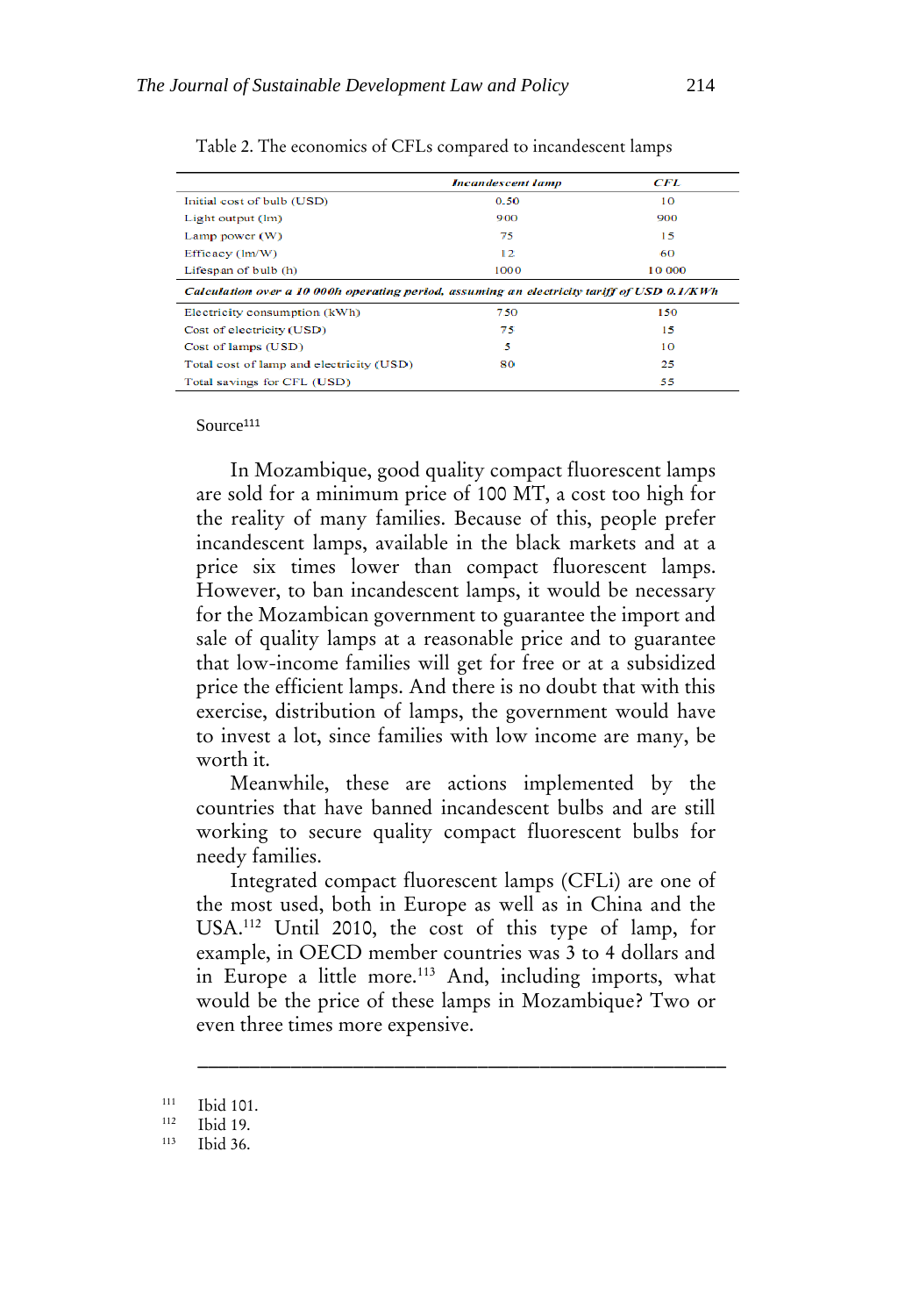It was noted that within the scope of these policies, other substitute GLS halogen lamps for xenon mains voltage have appeared, which use a G9 halogen burner, but do not include coatings or IR reactors, also sold at high prices. In 2010, in the United States, the cost of this type of lamp was 5 dollars, equivalent to 300 MT.<sup>114115</sup> This cost is high for a Mozambican, even for those with an average income. Note that, including possible fees and price speculation, an individual with a residence that uses 5 lamps would have to invest at least \$ 25 (1750 MT). That money is a lot and, without a doubt, it is a great barrier for Mozambique to think about banning incandescent lamps. The impression is that it is not feasible to ban incandescent bulbs and then allow the importation and sale of efficient bulbs without quality, and those of quality sell them at very high prices. In study after study consumers pointed to price as their number one obstacle to purchasing a CFL.<sup>116</sup>These adversities or the high cost of the CFL is of more concern in Africa. Another example, in addition to Mozambique, we have the Nigerian market, where the price of CFL ranges from N800 to N1000, while on the other hand, prices of incandescent lamps range from N30 to  $N100$ ,<sup>117</sup> a big difference.

Still in Europe, just to get an idea of how expensive quality fluorescent lamps are, in 2009 halogen xenon lamps were used, which were direct replacements for 40 W, 60 W, 75 W and 100 W GLS, 25 W reflectors and 40 W and 25 W candles<sup>118</sup>. And the initial retail price of these lamps was estimated to be between 9 and 10 Euros each. We are talking about 800 MT each lamp. And the minimum salary for a

\_\_\_\_\_\_\_\_\_\_\_\_\_\_\_\_\_\_\_\_\_\_\_\_\_\_\_\_\_\_\_\_\_\_\_\_\_\_\_\_\_\_\_\_\_\_\_\_\_\_\_

 $117$  Ibid.

 $114$  Ibid 19.

 $\frac{115}{116}$  Ibid 68.

Kadiri K. O. and Opasina S.A, 'An assessment of the use of compact fluorescent lamp in some residential buildings in ile-ife'(2014) 3 (1) Research Journal in Engineering and Applied Sciences <https://citeseer x.ist.psu.edu/viewdoc/download?doi=10.1.1.687.1502&rep=rep1&type=pd f> accessed August 2018.

Commission Regulation implementing Directive 2005/32/EC of the European Parliament and of the Council with regard to ecodesign requirements for nondirectional household lamps <https://ec.europa.eu/ energy/sites/ener/files/documents/sec\_2009\_327\_impact\_assesment\_en.pdf > accessed June 2017.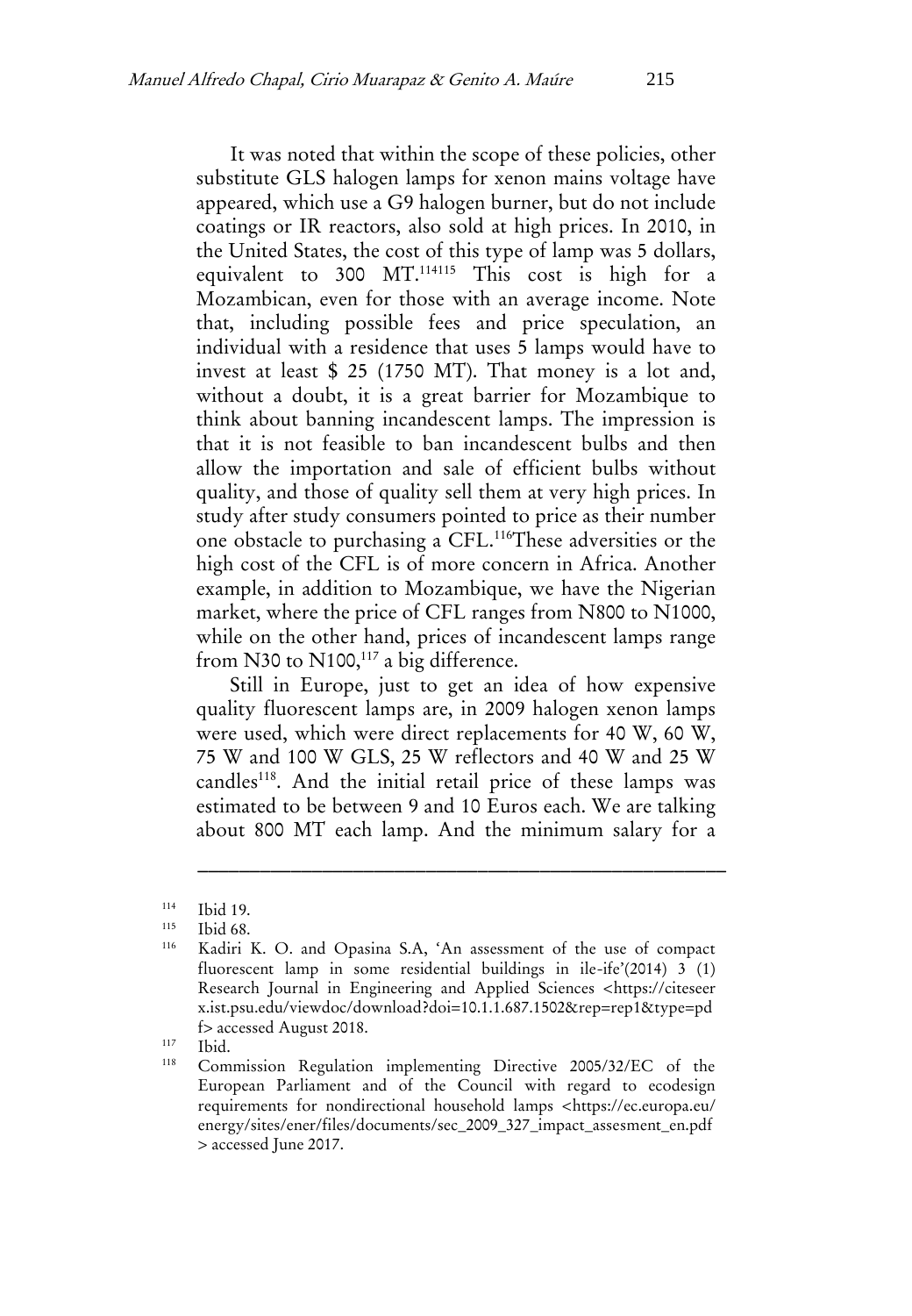Mozambican is approximately 4500 MT and if this person has 5 lamps, they would have to use their entire monthly income to ensure efficient lighting. What Lafévre et al.<sup>119</sup> said it is true, poor countries usually import or receive lamps with low quality, but this can discredit policies. The facts are these, for the poorest households, the capital cost of compact fluorescent lamps are even the substantial barrier, even if they end up saving money.<sup>120</sup>Many will always opt for the cheaper option if there is a price differentiation. In this case, the higher initial cost of compact fluorescent lamps is a purely financial barrier.<sup>121</sup>

#### 4.3 Lamp Quality and Reliability

In the previous subsection it was said that underdeveloped countries tend to receive lower quality products.<sup>122123</sup> And it is on the basis of this reflection that these countries must discuss deeply the quality of light bulbs whenever the intention is "to implement the policy of banning incandescent lamps". The world is aware of this and to solve these performance or quality problems, manufacturers are encouraged to work to further improve the quality of the lamps.<sup>124</sup> The quality of the lamps is distinguished from the quality of the light, heating time, maintenance of the lumen and several other factors.<sup>125</sup>However, the service life has a big impact on sales, for example CFLi were the bestselling lamps in Europe that last twice as long as normal CFLs.<sup>126127</sup> And the useful life is, therefore, a fundamental factor when considering the influence of the unit's sales on the

\_\_\_\_\_\_\_\_\_\_\_\_\_\_\_\_\_\_\_\_\_\_\_\_\_\_\_\_\_\_\_\_\_\_\_\_\_\_\_\_\_\_\_\_\_\_\_\_\_\_\_

 $126$  Ibid 59.

 $119$  Ibid 21.

 $120$  Ibid 64.

 $121$  Ibid 68.

**Ibid 19.** 

<sup>123</sup>  $\begin{array}{cc}\n \stackrel{123}{\phantom{0}}\n \stackrel{124}{\phantom{0}}\n \stackrel{124}{\phantom{0}}\n \stackrel{125}{\phantom{0}}\n \stackrel{126}{\phantom{0}}\n \stackrel{127}{\phantom{0}}\n \end{array}$ 

Ellis Yan, 'Replacement Technologies-CFLs : Presented at Phase-out 2008' (2008)<https://www.energyrating.gov.au/sites/default/files/documents/200 8-phase-out-session5-yan\_0.pdf>accessed June 2020.

<sup>125</sup> M.M. Aman, G.B. Jasmon, H. Mokhlis and A.H.A. Bakar, 'Analysis of the performance of domestic lighting lamps' (2013) 52 Energy Policy <https://www.sciencedirect.com/science/article/abs/pii/S0301421512008506> accessed February 2020.

Ibid 19.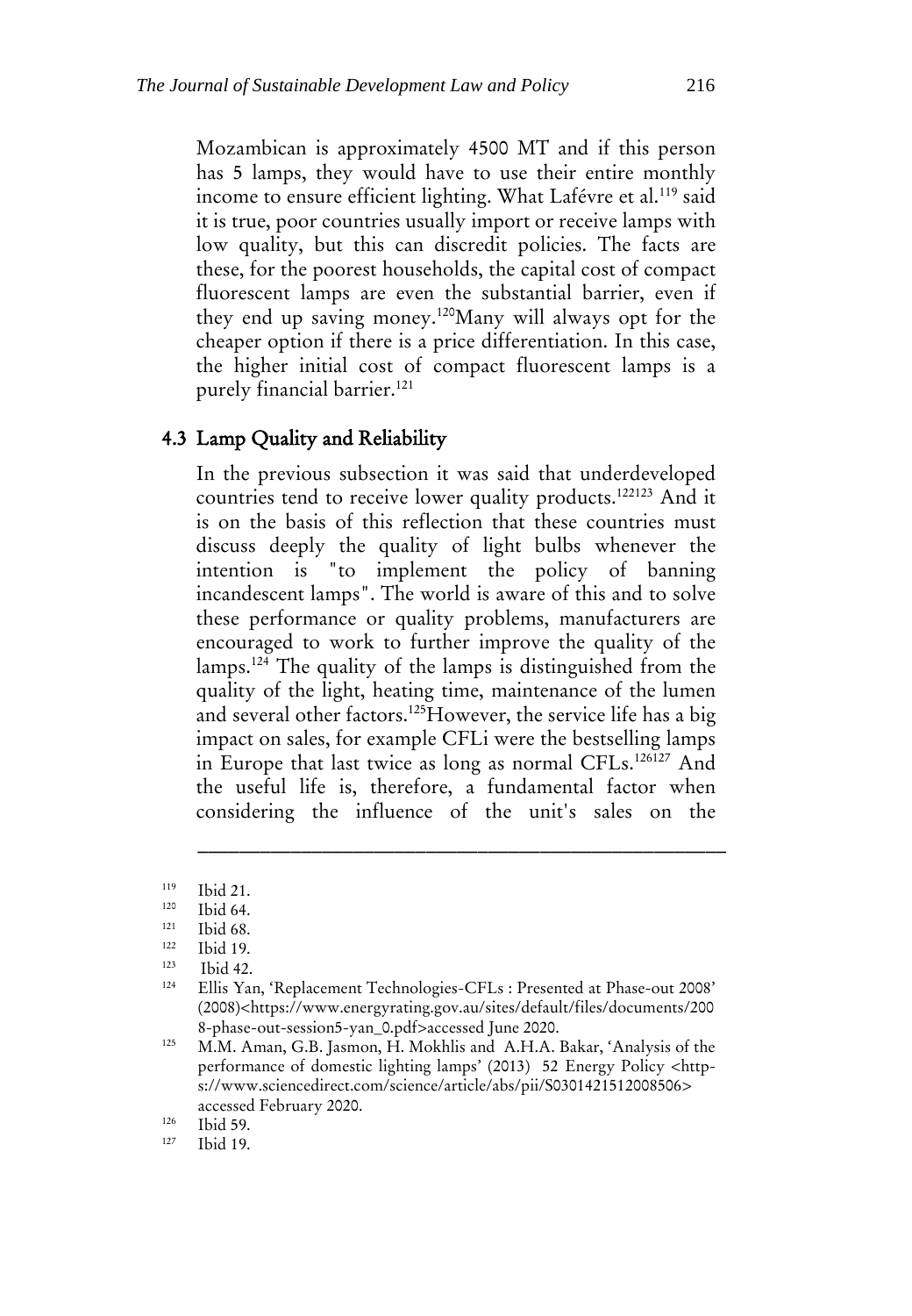composition of the future stock of installed lamps and the expectation of increasing the useful life of low consumption lamps will always be greater.<sup>128</sup> That is why countries that have adopted the ban on incandescent lamps are prioritizing the lamp life, establishing quality requirements.

Some consumers have little time to think and this contributes to the fact that their decisions about lighting efficiency are often unfavorable to them.<sup>129</sup> Given the need to prioritize, many choose to invest in other directions and live the consequences of poorly made decisions about lighting.<sup>130</sup>

Many consumers are quite rightly concerned about the lack of performance and reliability of compact fluorescent lamps.<sup>131</sup> On the one hand this is happening because some previous or initial models of efficient lamps were of a lower standard and the bad reports quickly passed from consumer to consumer.<sup>132</sup> Many manufacturers have also promoted compact fluorescent lamps based on their lifetime, and therefore the consumer expected all lamps to meet the advertised life expectancy estimate, but the reality shows otherwise.

What is noted is that some fail early, disappointing consumers. Like many energy-efficient technologies, consumers who have had a bad experience tend to be shy about compact fluorescent lamps, although many of the initial problems have been reduced significantly<sup>133</sup>. It is agreed that consumers often seek guarantees or guarantees

 $128$  Ibid 118.

Niamh O'Connell, Pierre Pinson, Henrik Madsen and Mark O'Malley, 'Benefits and challenges of electrical demand response: A critical review' (2014) [39Renewable and Sustainable Energy Reviews<](https://www.sciencedirect.com/science/journal/13640321/39/supp/C)https://www.science direct.com/science/article/abs/pii/S1364032114005504?via%3Dihub> accessed July 2020

<sup>130</sup> Carole G. Bozworth, 'Challenges and Choices: Time Effectiveness — Prioritizing Your Time' (2016) <https://extension.missouri.edu/publications /gh-6653> accessed June 2019.

<sup>131</sup> Robert Byrne, 'Climate Technology & Development Case study: Compact Fluorescent Lamps (CFLs)' (2020) <https://www.semanticscholar.org /paper/Climate-technology-and-development-case-study%3A-Byrne/996064 fd95ff33832e9e3a543acdbe2d9407e327> accessed December 2020

<sup>132</sup> Frank A. Wolak, 'Carbon Markets: An International Business Guide' (2010) [34](file:///C:/Users/damilola/Downloads/34 (4) (4) <https://onlinelibrary.wiley.com/doi/abs/10.1111/j.14778947 .2010.01332.x> accessed August 2017

<sup>133</sup> Ibid 68.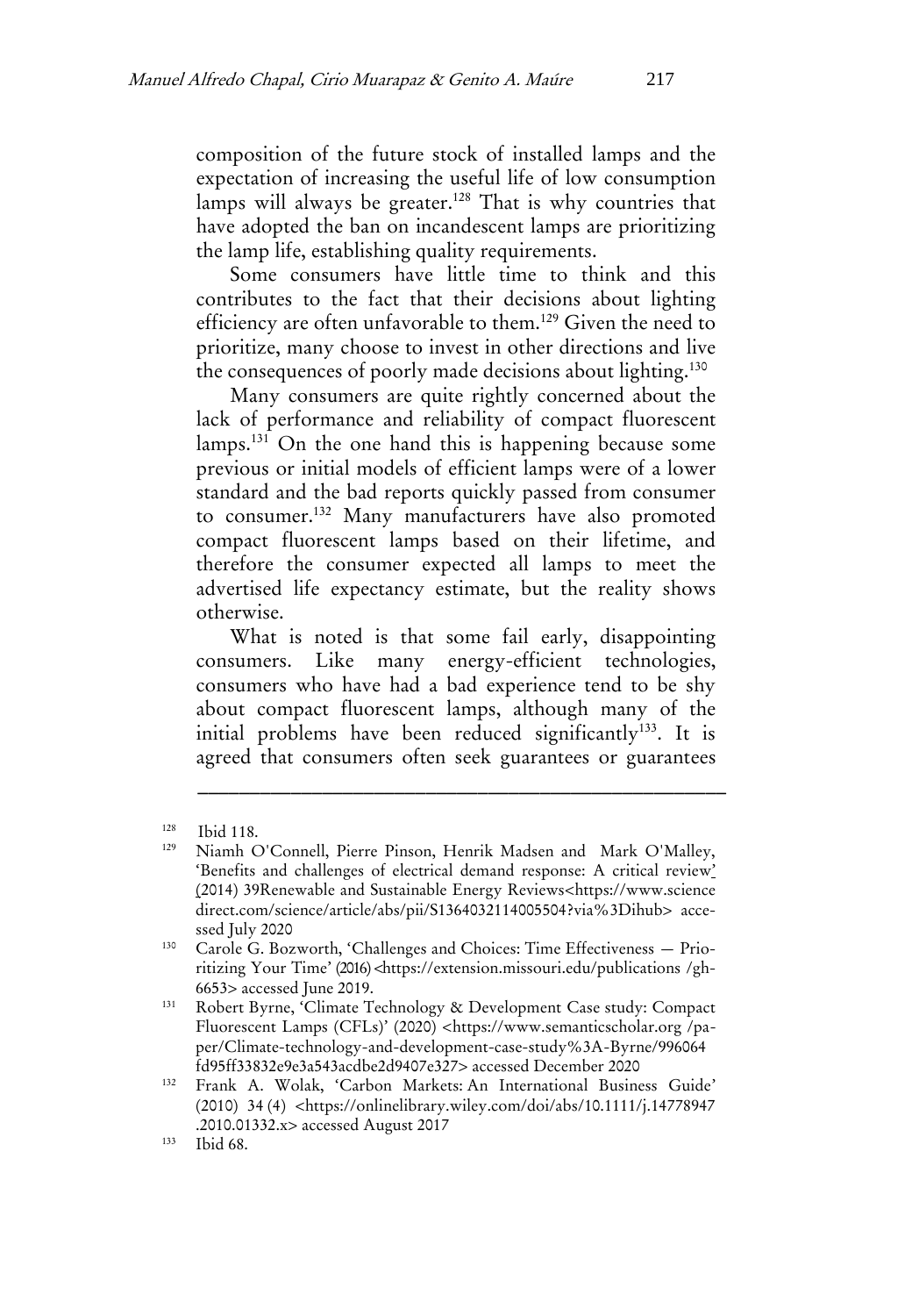that the products they buy will achieve the promised results, especially if they pay a high initial cost compared to the prices of other less efficient products.<sup>134</sup> The consumer is frustrated when he invests in an efficient lamp in the expectation that it will work according to the prescribed useful life, but that does not happen.

Another aspect to be highlighted is that the demand for energy for lighting in the residential sector is also influenced by occupancy patterns and lifestyle factors.<sup>135</sup> There are consumers who prefer the light of incandescent lamps and even say that it focuses more and it is difficult to convince them to use other types of lamps. In this case change is always slow and it is up to the companies or industries to produce lamps that can convince consumers or satisfy their wishes.

When it comes to the quality and reliability of efficient lamps, it is important to consider the quality of electrical installations and electricity supply.<sup>136</sup>These two factors can influence consumers not to trust the quality of the energysaving lamps that are being adopted.<sup>137</sup>

In Mozambique, EDM<sup>138</sup>states that the quality of electricity supply is considered low and bad for many electricity consumers. This is not a good thing, as it can contribute to the lamps to not last longer and consumers may prefer incandescent lamps. The poor quality of electrical installation in homes is a fact and it is difficult to think of convincing strategies if not to reinforce inspection for new consumers.

Another aspect that calls into question the quality of the lamps is the type of painting on the walls of the homes. An

 $134$  Ibid 125.

 $135$  Ibid 68.

<sup>136</sup> Jessika Luth Richter and Carl Dalhammar, 'Optimal durability in least life cycle cost methods: the case of LED lamps' (2018) 12 [Energy Efficien](https://link.springer.com/journal/12053)[cy<](https://link.springer.com/journal/12053)https://link.springer.com/article/10.1007/s12053-018-9662-4#citeas> accessed 12 November 2020.

<sup>137</sup> Matthias Rodemeier, Andreas Löschel and Roland Kube,'Casting light on energy efficiency: evidence on consumer inattention and imperfect information' (2017) 24 (21) Applied Economics Letters [<https://www.](https://www.tandfonline.com/doi/abs/10.1080/13504851.2017.1332742?journalCode=rael20) [tandfonline.com/doi/abs/10.1080/13504851.2017.1332742?journalCode=ra](https://www.tandfonline.com/doi/abs/10.1080/13504851.2017.1332742?journalCode=rael20) [el20>](https://www.tandfonline.com/doi/abs/10.1080/13504851.2017.1332742?journalCode=rael20) accessed June 2019.

<sup>138</sup> Ibid 86.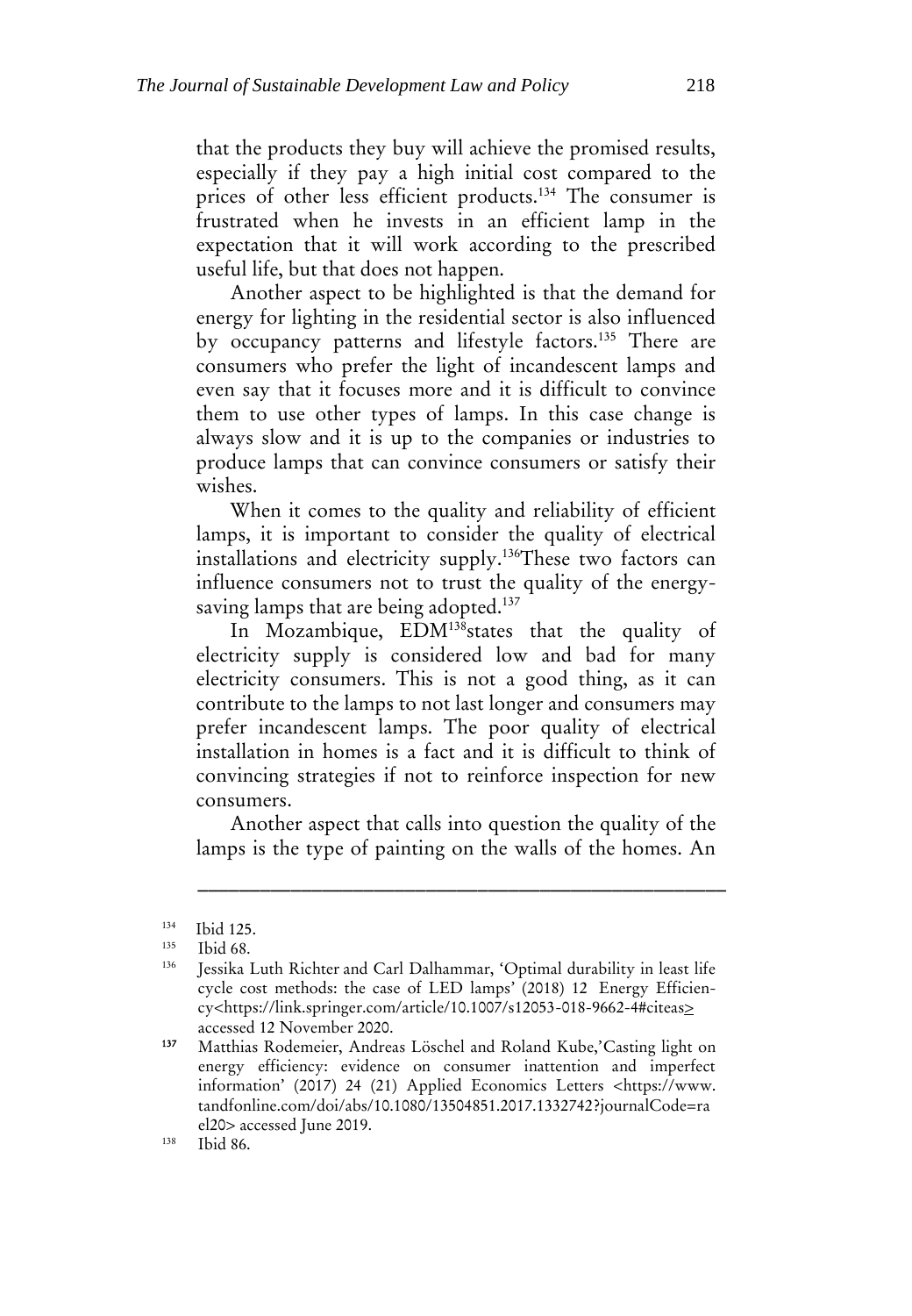LED lamp cannot be expected to perform well in a room whose walls are painted red. However, it is important that consumers are informed.

#### 4.4 Deficit of efficient lamps in the markets

The deficit of low consumption lamps is one of the major barriers. The deficit is global, that is, even in the international market there is a risk of deficit.<sup>139</sup>And EE policies must be implemented with this in mind. The unprecedented adherence to international policy with regard to the elimination of incandescent lamps is of such magnitude that it may represent a risk to the security of the supply of CFL in the international market.<sup>140</sup> As an example, after Cuba banned the sale and import of incandescent lamps in its markets, Latin America had a deficit of fluorescent lamps.<sup>141</sup>

With this, is Mozambique prepared to ban the sale and import of incandescent lamps? It is believed not to. Fluorescent lamps or quality LEDs are found in supermarkets and in a few specialized stores. And what to do with consumers who live in districts without supermarkets? It should be noted that even in the city of Maputo, capital of the country, neighboring South Africa, which is very advanced in the implementation of EE measures, low consumption lamps are rare, unlike the incandescent that are for sale in all canteens of neighborhoods.

And the above thought is ratified by the UN, with this source adding that a shortage of efficient light bulbs can undermine public confidence in energy efficiency and efforts to reduce greenhouse gases (GHG) in general, so measures must be taken to prevent this from happening.

In 2004, McKinsey<sup>142</sup>assessed the expected demand profile for lamps and came to the conclusion that the risk of regulatory induced lamp shortages arises because of:

 $139$  Ibid 37.

 $140$  Ibid 21.

Ibid 19.

<sup>142</sup> McKinsey e company, Lighting the way: Perspectives on the global Lighting market <https://www.mckinsey.com/~/media/mckinsey/dotcom/ client\_service/automotive%20and%20assembly/lighting\_the\_way\_perspec tives\_on\_global\_lighting\_market\_2012.ashx> accessed December 2020.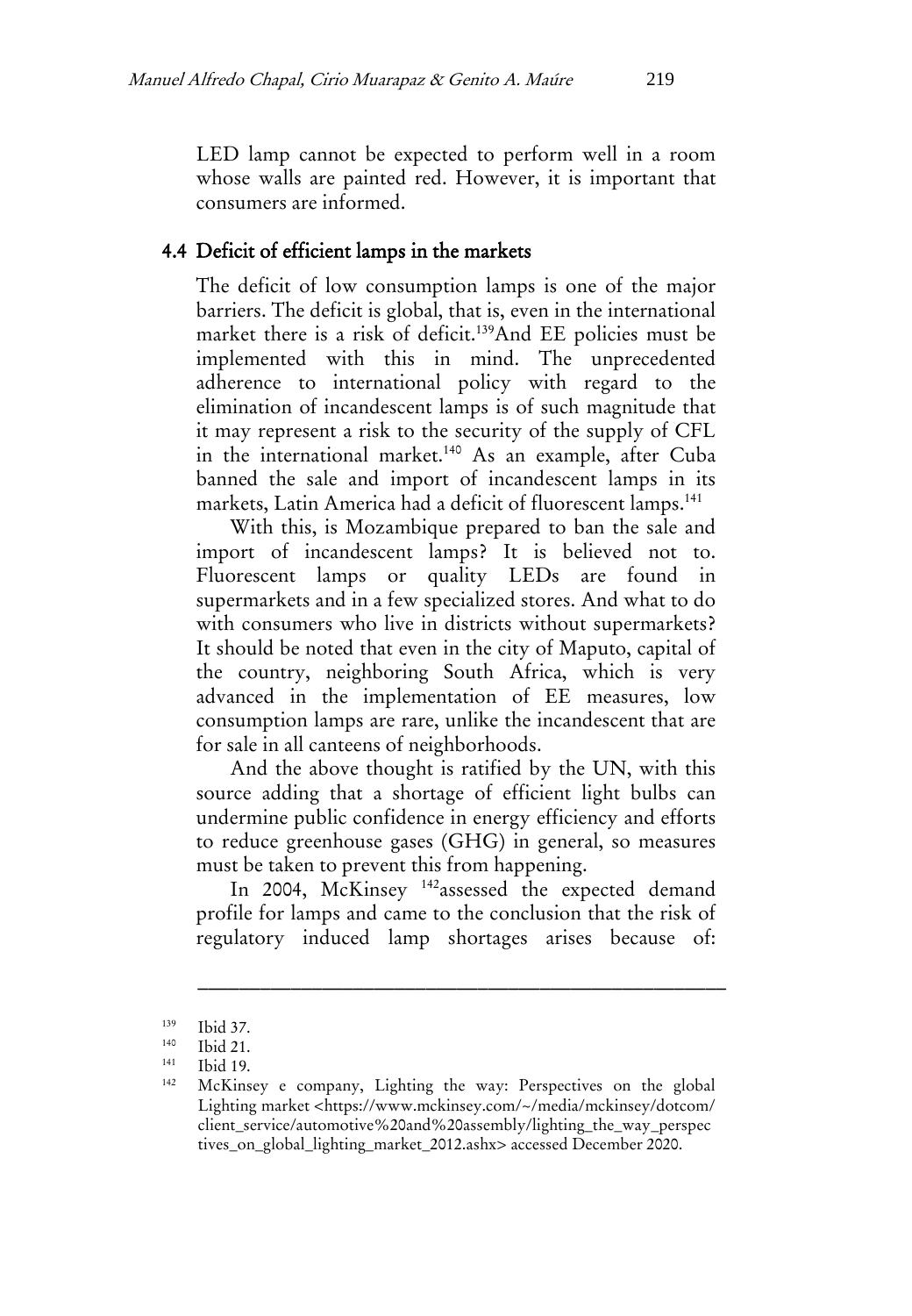increased demand for lamps, where in compliance with regulation, industries may be unable to meet it; demand may be short-lived and industries may have little economic incentive to invest in the production facilities necessary to meet peak demand. Another possibility is to meet demand, but the quality of available lamps does not meet consumer expectations.

However, as we said earlier, barriers are common and have made it difficult for diffusion of compact fluorescent lamps. As seen in Figure 4, until 2005, compact fluorescent lamps represented only a fraction of light production in the residential sector and approximately at the same level as light production as incandescent lamps in the commercial sector<sup>143</sup>. More information on the trend of evolution in the production of fluorescent lamps, CFLi in particular, can be found in Waide<sup>144</sup> and IEA publications.



Figure 4. Estimated light production by user sector and lamp type and  $(2005).^{145}$ 

Legend: LFL = Linear Fluorescent Lamps; HID = High-Intensity Discharge Lamps; LED = Light-Emitting Diodes

Within the scope of the energy efficiency policy, many governments are therefore developing measures to overcome the main barriers to the widespread diffusion of compact

 $\frac{143}{144}$  Ibid 102.

Ibid 19.

<sup>145</sup> Ibid 102.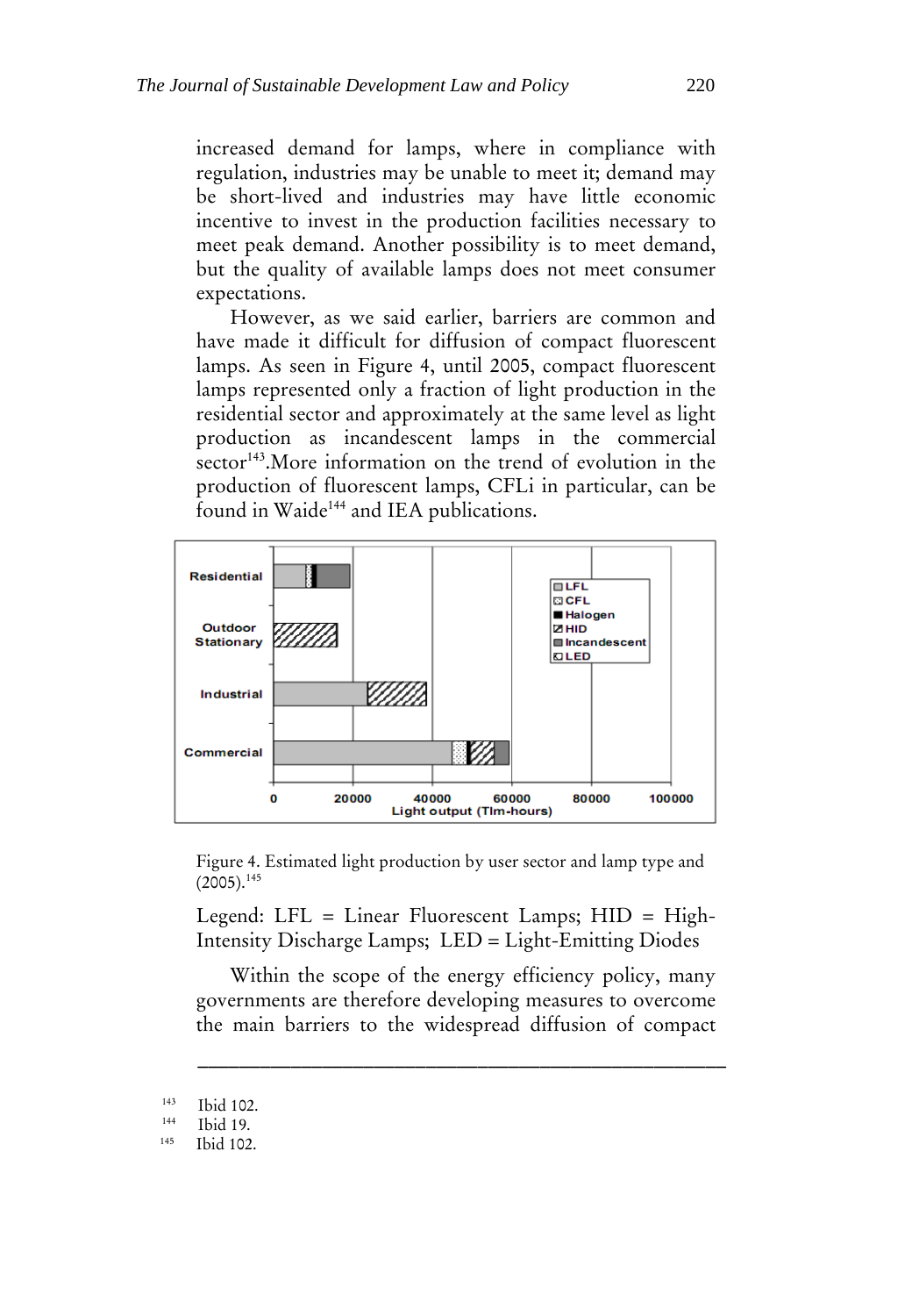fluorescent lamps as substitutes for incandescent lamps.<sup>146</sup> The research by Lefèvre et al.<sup>147</sup> is recommended, as it analyzes a series of such efforts and proposes some strategies to improve the design of future CFLs and other programs for the diffusion of this technology. Further updated data on the manufacture of efficient lamps can be found in reportlinker.<sup>148</sup>

#### 4.5 Consumer expectations

Consumers expect markets to provide viable alternative light bulbs, and because of this, regulators have a responsibility to ensure that this is the case. Although the service life of compact fluorescent lamps depends on the market, so that they have an average service life of around 4,500 hours in China, 6,000 hours in Europe and 8,000 hours in the United States.<sup>149</sup> And it is frustrating for consumers to buy fluorescent lamps and not last as prescribed. In a way, as we said earlier in this section, this can contribute to the nonacceptance of the ban policy.



 $146$  Ibid 21.

\_\_\_\_\_\_\_\_\_\_\_\_\_\_\_\_\_\_\_\_\_\_\_\_\_\_\_\_\_\_\_\_\_\_\_\_\_\_\_\_\_\_\_\_\_\_\_\_\_\_\_

<sup>149</sup> Ibid 37.

Ibid.

<sup>148</sup> Kevin Rubin, 'The Business Benefits of Artificial Intelligence' <https:// www.stratospherenetworks.com/blog/the-business-benefits-of-artificialintelligence-ai/> accessed 4 June 2020.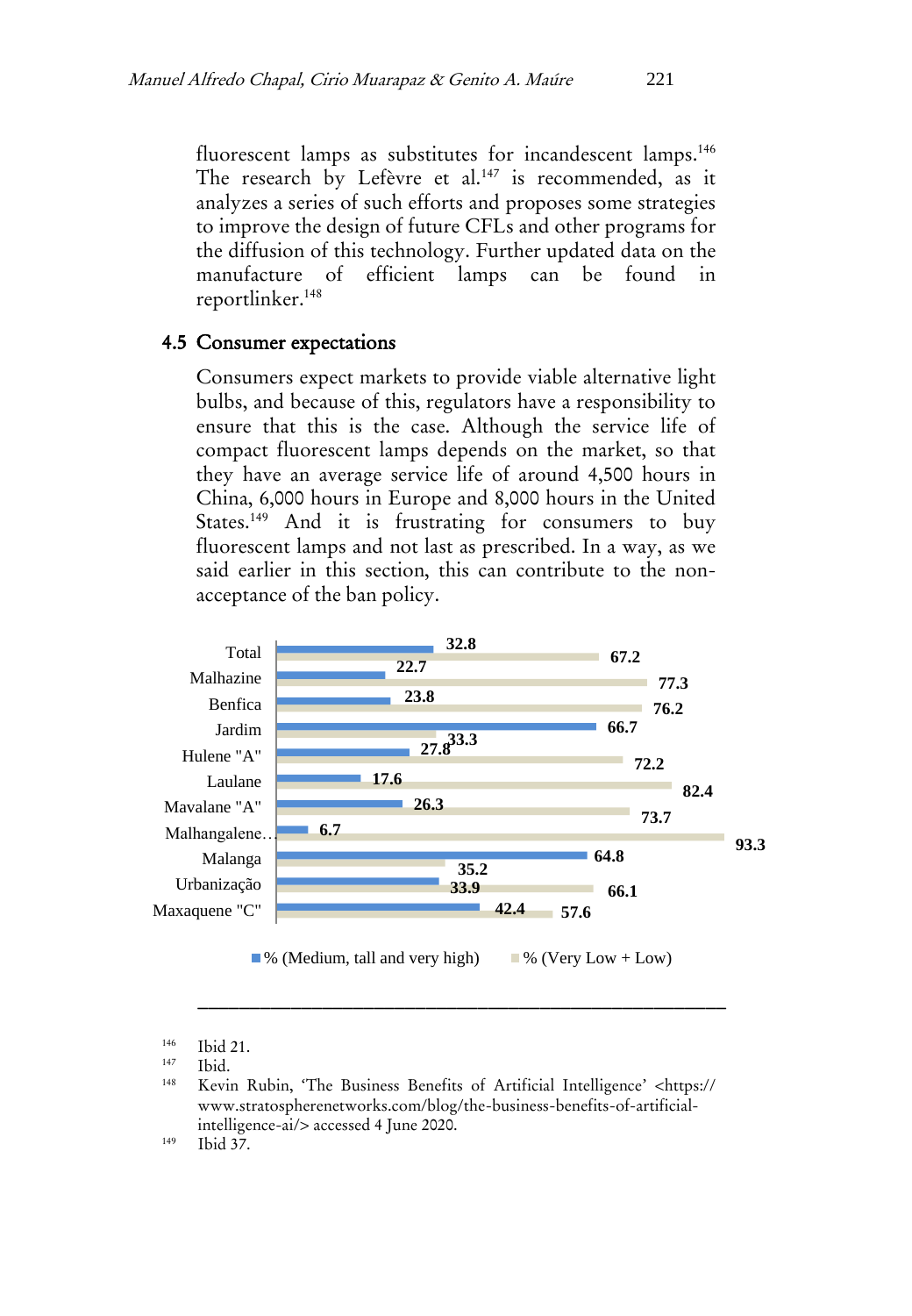Figure 5. The level of knowledge of EE measures in Maputo. Source: Chapala, ongoing research

Finally, we agree with Lefèvre et al.<sup>150</sup> that the other factor that contributes to the failure of the implementation of the policy to ban incandescent lamps is the lack of information. And the other authors, such as Allen and Janda  $(2006)^{151}$  and Michel  $(2007)^{152}$ , confirm that many EE strategies have failed due to lack of information on the part of consumers. As an example, Figure 5 illustrates the low level of knowledge of electricity rationalization measures in Maputo residences. Maputo is a city with more than 20 radio stations, 10 television channels, people who use social networks and where more newspapers circulate. Even so, the level of knowledge of EE measures is low. This implies that in other provinces the level of information on measures is worrying.

The high operating costs of incandescent lamps are, for example, often misinterpreted.<sup>153</sup> Most consumers receive electricity bills infrequently and have no way of knowing what part of the bill is accounted for by lighting. Often, information is also not readily available at the point of sale, making it even more difficult for consumers to make informed choices<sup>154</sup>. The lack of information hinders the decision-making process and often leads consumers to prefer known and customary technologies.<sup>155156157158</sup>In developed countries, this problem has been overcome with the use of

<sup>150</sup> Ibid 21.

<sup>151</sup> ACEEE, The effects of household characteristics and energy use consciousness on the effectiveness of real-time energy use feedback: A pilot study<https://www.eceee.org/library/conference\_proceedings/ACEEE\_bu ildings/2006/Panel\_7/p7\_1/> accessed November 2020.

<sup>&</sup>lt;sup>152</sup> Climate Protection Strategies using Advanced Power Meters Part II" <https://energycentral.com/> accessed September 2019.

<sup>153</sup> Bchydro, Billing & payments<https://app.bchydro.com/accounts-billing/ bill-payment.html> accessed March 2019.

 $154$  Ibid 137.

 $155$  Ibid 148.

 $\frac{156}{157}$  Ibid.

<sup>157</sup> Ibid 21.

<sup>158</sup> Grischa Perino and Thomas Pioch, 'Banning incandescent light bulbs in the shadow of the EU Emissions Trading Scheme' (2017) 17 (5) Climate Policy <https://www.tandfonline.com/doi/full/10.1080/14693062.2016.1164657> accessed March 2020.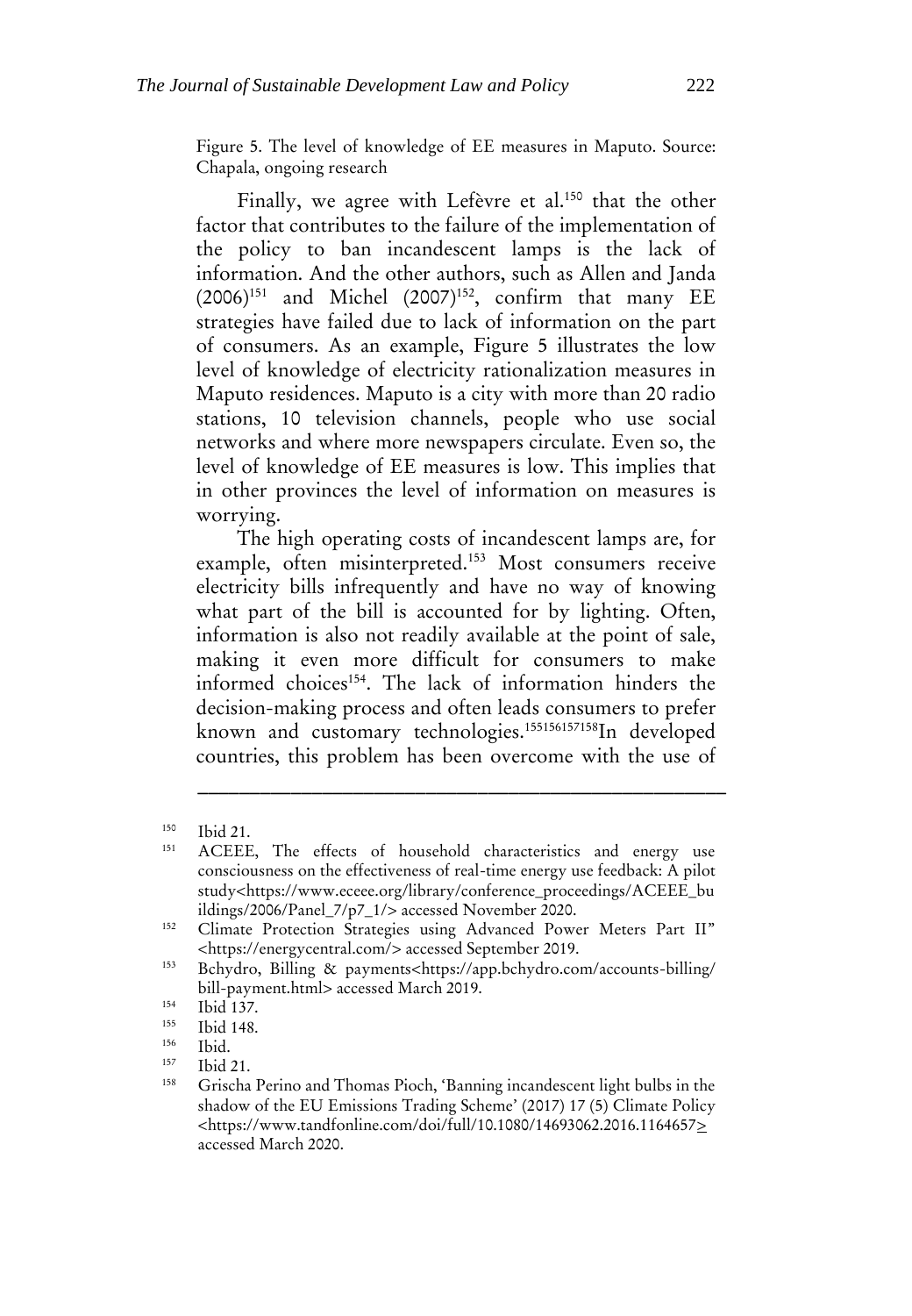smart meters, which provide information to the consumer in real time or allow two-way communication between the consumer and the company providing electricity.<sup>159</sup>

# 4.6 Legislation

Another important feature of the lighting market is that, generally, who decides on lighting equipment is not the one who pays directly for the use of the system's energy and, therefore, has no incentive to minimize operating costs, much less to approve something about EE.<sup>160</sup> Countries that are doing well with the policy of banning incandescent lamps have established specific laws. And this approach has not yet been adopted by Mozambique and other countries, such as Thailand, which prefer that the replacement of incandescent lamps be voluntary.<sup>161</sup> The voluntary approach creates many limitations in the implementation of EE actions, until they are devalued.

Financing for the implementation of prohibition policies and the best quality standards and low cost of lamps must be regulated by law. Mozambique is still far from this.

# 4.7 Researches

The lack of detailed research on the consumption of electricity, household appliances and household appliance usage habits, at the national level, also contributes to a cautious conclusion as to whether or not it is opportune to implement the incandescent lamps prohibition policy in Mozambique. Thus, research with these approaches is needed to, on the one hand, obtain real data on the quality, deficit and real cost of lamps that are sold in Mozambique and, on the other hand, to assess the possible reaction of consumers if the importation and sale of incandescent lamps is banned. And that is what other countries have done. Ghana, for example, the government

 $159$  Ibid 148.

 $160$  Ibid 92.

<sup>161</sup> Ibid 137.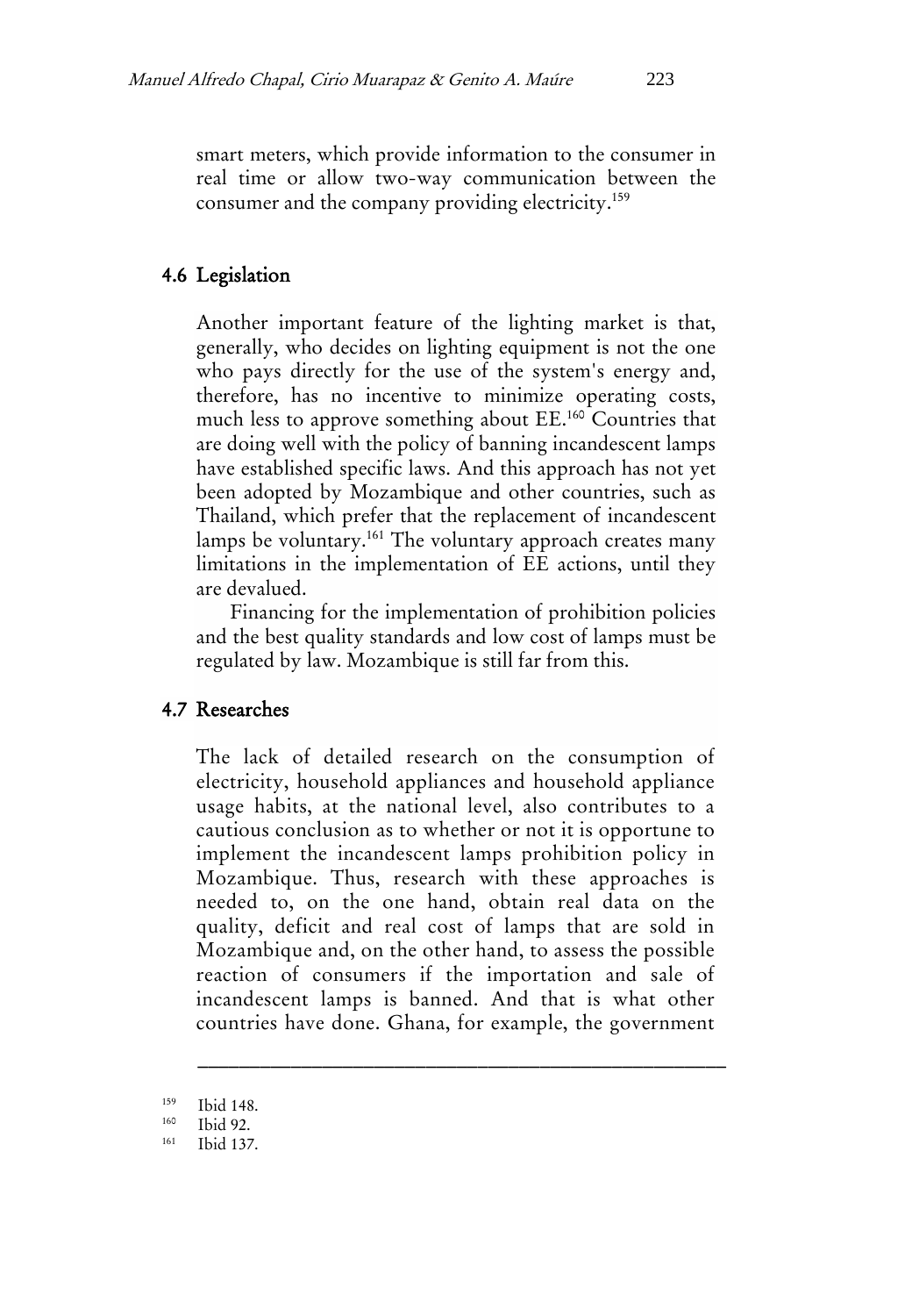first instructed its Energy Commission to research the situation in terms of how electricity was being used in the country.<sup>162</sup> Research has shown that in 2000, about two thirds of the residential electrical charge was used for lighting.<sup>163</sup>And based on the research, Ghana concluded that the most commonly used lamps were incandescent, extremely inefficient and short-lived, and then the Ghanaian government was able to track actions accordingly and was successful.<sup>164</sup>

#### 5.0 RECOMMENDATIONS AND **CONCLUSIONS**

The implementation of the incandescent lamp ban policy is a major challenge for any country, especially the poor, and the main obstacles have been discussed in section 4 and 6. In the same sections, suggestions for the implementation of this policy are presented, but it is worth stressing that consumer education and awareness actions, including promotion of labels on household appliances or other measures of rational use of electricity, should be prioritized at this time. It is necessary to explore television programs, such as the program "BalançoGeral" on Miramar Television, the most preferred by consumers, particularly consumers in suburban areas of Maputo city. The media and other means of communication should also be well exploited for this purpose.

Awareness-raising measures, as well as those mentioned in section 6, should be supported by a robust energy efficiency law and studies that can identify electricity consumption habits in Mozambican buildings, the specifications of lamps that are sold in local markets, and other energy efficiency actions.

<sup>162</sup> Ebenezer Nyarko Kumi, 'The Electricity Situation in Ghana: Challenges and Opportunities'(2017) policy paper <https://www.cgdev.org/publication/electricity-situation-ghana-challenges-and-opportunities> accessed June 2019.

 $\frac{163}{164}$  Ibid.

Ibid.